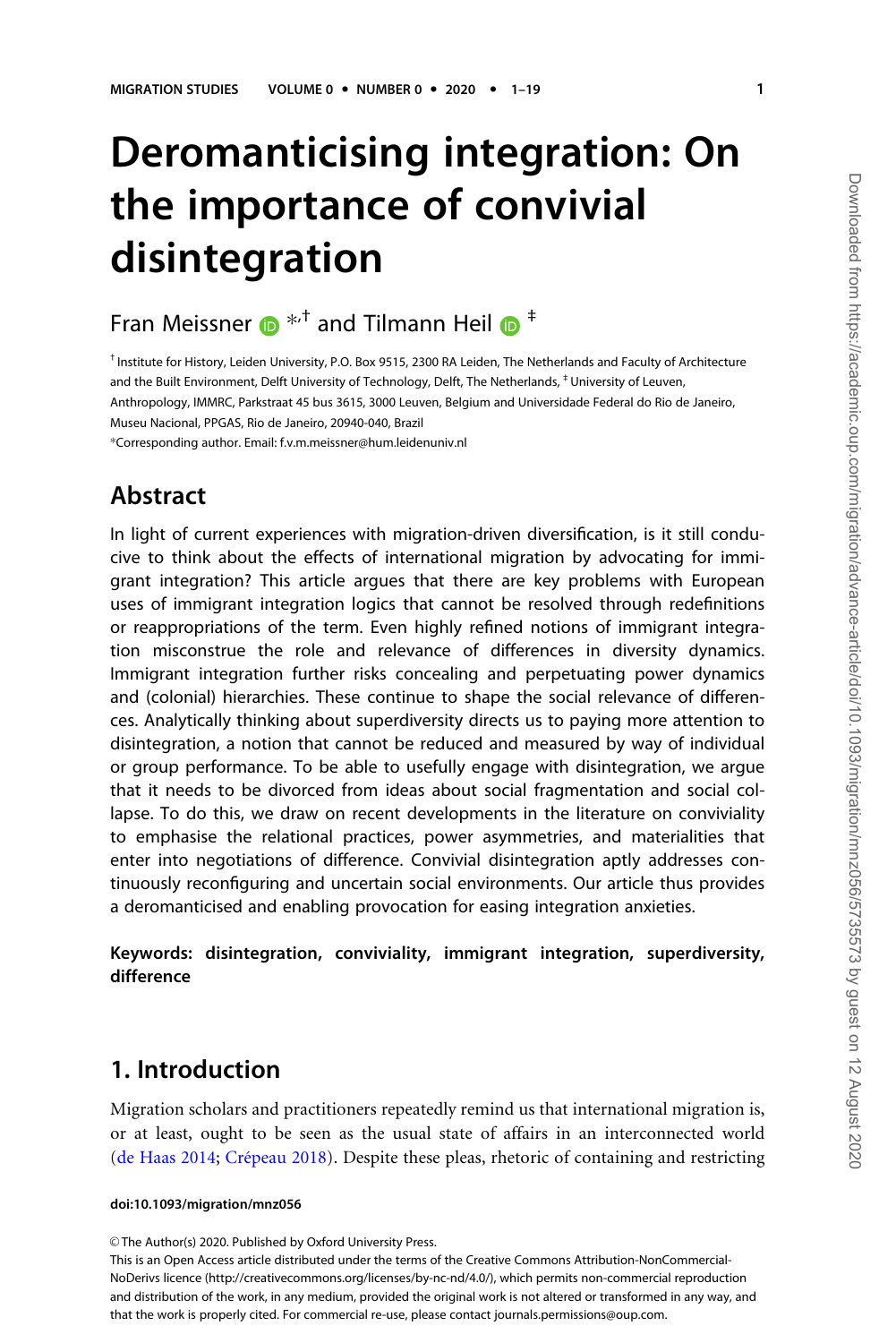#### $2<sup>-1</sup>$ F. MEISSNER AND T. HEIL

migration—by constraining and regulating migrants—is the modus operandi in a world where too often 'the migrant' is portrayed as needing to be removed or coerced into submission. In Europe, a recent toxic turn in these debates followed the oft-cited backlash against multiculturalism [\(Vertovec 2010](#page-18-0); [Schinkel 2017\)](#page-17-0). This backlash has been used to popularise increasingly hostile integrationist politics, accompanied by a more general rhetorical turn that virtually muted debates about the value of the dynamic social configurations linked to international migration. It is a sobering state of affairs, if the links between migration-driven diversification and brutal migration regimes are made explicit ([Hall 2017](#page-16-0)). Migration and immigrant policies [\(Geddes and Scholten 2016](#page-15-0)) are increasingly hostile sometimes in seemingly schizophrenic ways [\(Hansen 2018\)](#page-16-0). As a flare point in a much longer history of insider and outsider constructions, the lines currently drawn between 'native' citizens and those marked as other are exposing their sustained dual rootedness in a politics of citizenship and in colonial hierarchies of domination and oppression ([Genova 2010\)](#page-15-0).

To account for those processes, immigrant integration scholars have repeatedly reconceptualised the notion of integration and what it should mean (e.g. [Cherti and McNeil](#page-15-0) [2012;](#page-15-0) [Gidley 2012;](#page-16-0) [Klarenbeek 2019\)](#page-16-0). Despite the concept's persistent use and its many reformulations, an integrationist thinking has still not been able to shed itself of the basic premise that migration is the reason why integration efforts are needed. Migrants have to do the integrating to uphold the myth of an integratable society ([Korteweg 2017\)](#page-16-0). In proposing solutions for current social problems, integrationist thinking frequently alludes to an idealised cohesive past—presumably preceding large-scale migration—or to a social imaginary in which stable social configurations are the pinnacle of living together. At the same time, the language of integration is divisive as it points at and defines those deemed unintegrated. A closer examination of the history of Europe's integrationist politics and rhetoric reveals a logic of control that is discriminatory by building on ideas of in- and exclusion ([Schrover and Schinkel 2013](#page-18-0)).

It is the deceptive solutionism of integration that compels us to present an alternative approach. Inspired by recent literature on conviviality largely rooted outside Euro-Western epistemology ([Heil 2020\)](#page-16-0), we propose and conceptually develop what we call convivial disintegration, in which the notion of disintegration emphasises that migration drives social dynamics resistant to integrated consolidations and where the idea of conviviality is used to point to relational practices of engaging difference. We do not aim to provide a descriptive or for that matter idealised and prescriptive blueprint of what convivial disintegration might look like. Instead, it is the yo–yo like tendency to romanticise and idealise, which is seemingly wedded to integrationist thinking that we want to interrogate (see [Mahtani 2014](#page-17-0)). The basic difficulty we see is that even in highly refined reformulations of immigrant integration, there is an attempt to solve inequalities while doing little to address the power differentials that are a root cause of those inequalities. More broadly then, we want to use the disruptive potential of thinking about convivial disintegration to shift the terms of how we do migration-related research more generally and what role implicit normative assumptions of the right order of things play in our approach to the field.

To do this, we have to engage with the notion of difference. If we accept the premise that difference alone cannot lead to social fragmentation, we can distance ourselves from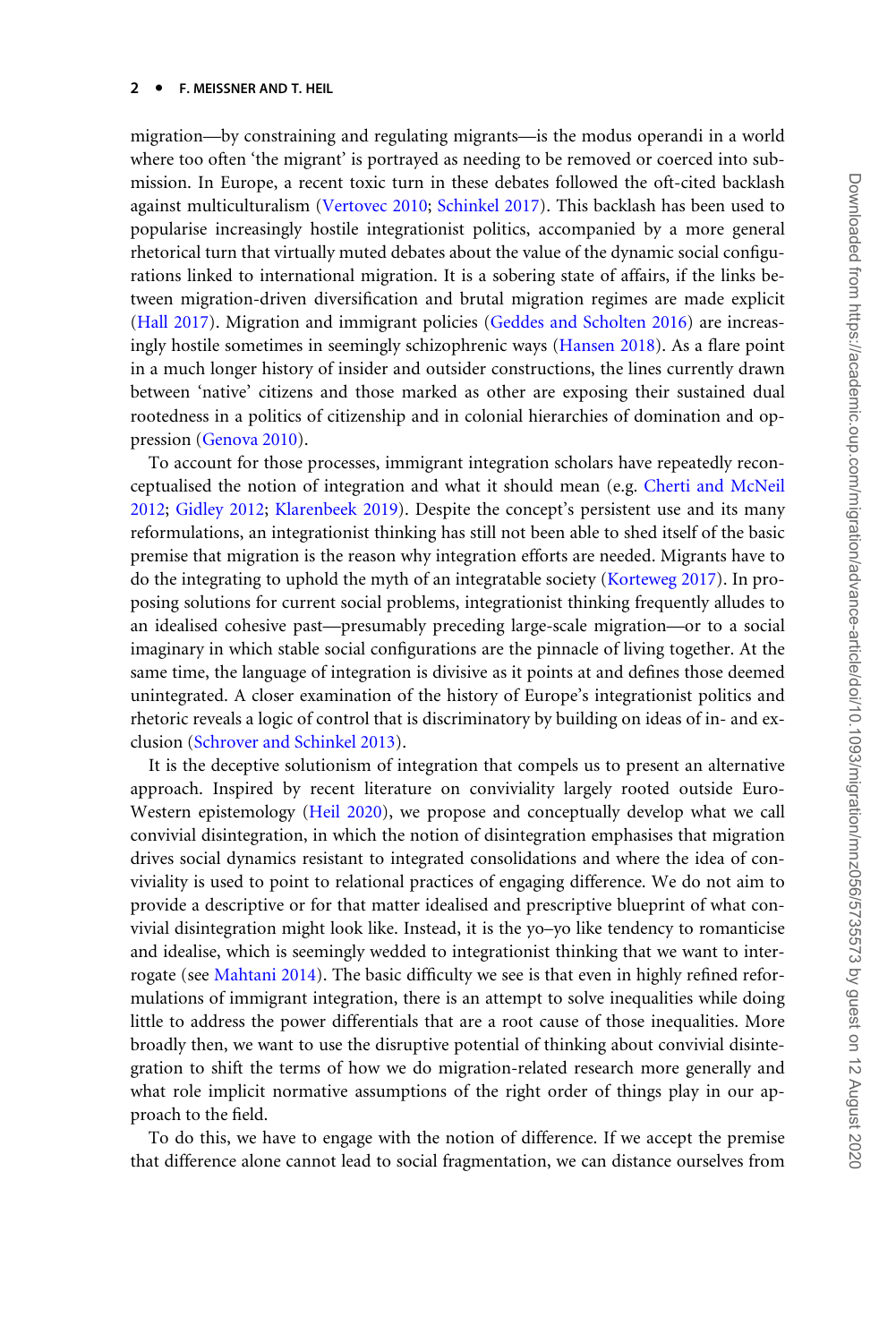#### DEROMANTICISING INTEGRATION 3

the idea that disintegration is integration gone wrong. Difference understood as processual is the result of socially significant and relational differentiations along all the dimensions that decolonial, feminist, or queer, intersectional, and superdiverse approaches have highlighted. Decolonial, feminist, and queer thought have radically disclosed the normalisation of a particular (e.g. Western, male, and heterosexual) subject position that excludes a different other. Intersectionality highlights the deep exclusions when two or more systems of oppression intersect. To this, superdiversity adds awareness for the endless facets of how differences can become meaningful in social contexts that are shaped by migration. These literatures show that any attempt to integrate otherness by 'addressing' difference is fraught. We need to pay attention to the contextual production of difference, its material and non-material dimensions, and genealogies. The salience of difference is irrevocable but malleable and it has to be acknowledged that the production of difference 'has always been implicitly, or explicitly, hierarchical in thought and oppressive in practice' ([Alexander and Alleyne 2002:](#page-14-0) 543).

Acknowledging disintegration gives room for the analysis of, on the one hand, a genealogy of systemic power asymmetries, and on the other hand, the dynamic relational practices that mediate difference—something that been discussed as conviviality. We do not understand disintegration as integration gone wrong but rather as part of the social dynamics that emerge from understanding the (making of) difference in relational terms. Convivial disintegration then highlights the potential and concomitant tensions of living with difference. Rather than juxtaposing conviviality and racism, for example, we hold that the ambiguities and shifts between cooperation and conflict in living with difference equally constitute conviviality. If we separated them, we would just reproduce the dichotomy of dis/integration which we here set out to overcome. Following this line of argument, with this article, we move on from immigrant integration and add to the literature by conceptually developing the analytical potential of convivial disintegration in studying social configurations of difference, in particular regarding the role migration plays in them.

We commence the article by exploring how integration has become a maxim in the migration literature. Despite concerted efforts and poignant critiques, we note that even the most refined rethinking of integration harbours ideas about social stability that perpetuate power hierarchies by problematising difference. We argue that by thinking in terms of disintegration, we can get closer to a sense of change that is forward-looking, cognisant of historicity, and enabling. We then argue that starting with disintegration does not mean embracing some form of social decline or fatal fragmentation. Instead, we consider disintegration in terms of recent developments in theorising and applying the notion of conviviality. Through this talking and thinking about disintegration becomes a platform from which to acknowledge and critique power asymmetries in contexts of superdiversity. We see the notion of convivial disintegration as a provocation necessary to draw the line between academic and policy work in a way that does not completely sever channels of exchange between the two. We conclude by inviting a debate on convivial disintegration as a way to acknowledge deromanticised superdiverse re/configurations of asymmetrical difference and the instability, this entails. We emphasise the importance of relational modes that prevent total fragmentation—keeping us as migration scholars on our toes while rejecting the lure of unilateral solutions and win–win–win scenarios.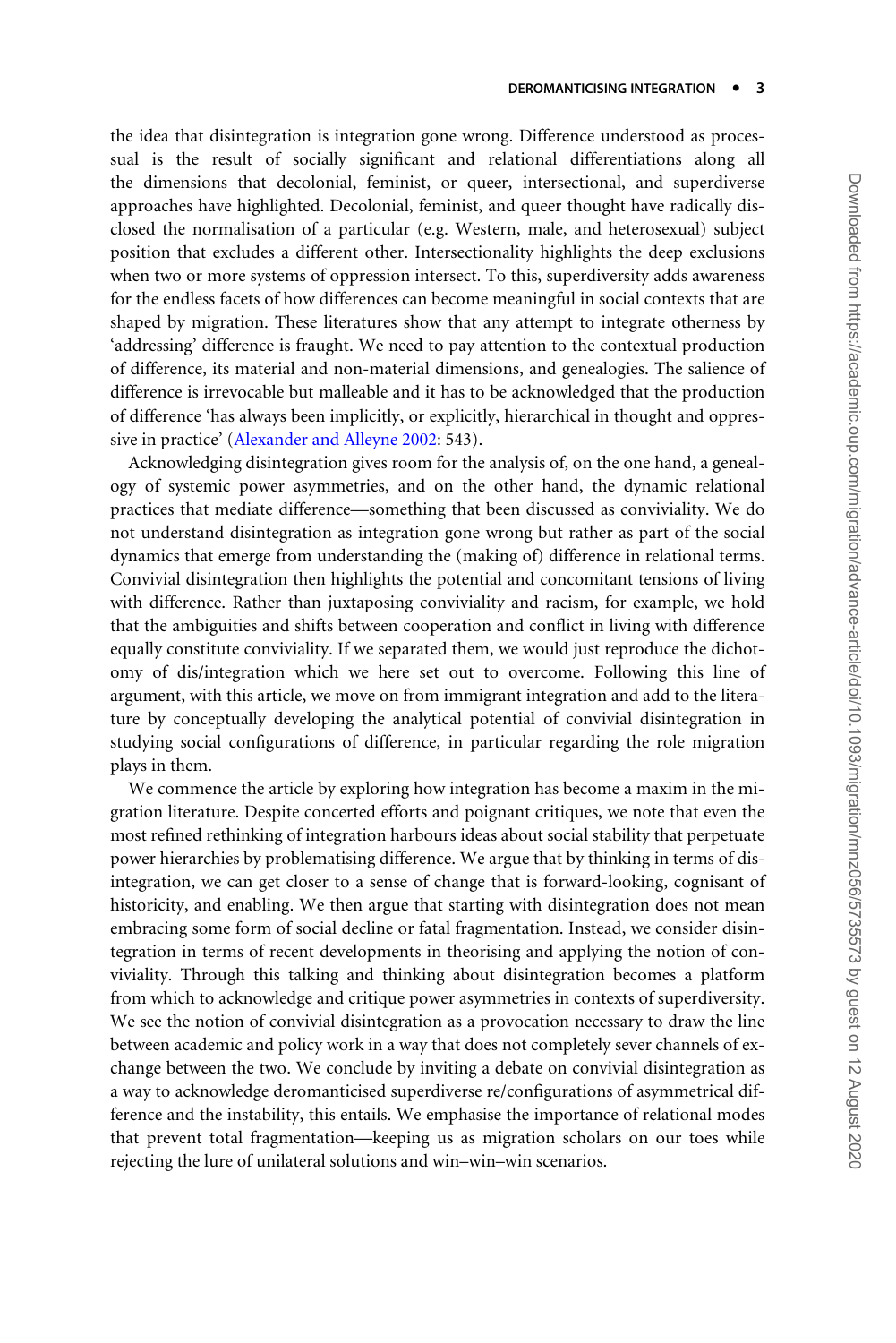### 2. The rise of immigrant integration as a maxim

In migration studies, immigrant integration has been a long-term concern. The prevalence and the use of the notion have changed over time; in the 1990s, the term was seen as paradigmatic and then ebbed off in relevance ([Pisarevskaya et al. 2019](#page-17-0)). Following the revocation of multiculturalism as a variously interpreted political ideology, a turn to immigrant integration language resurfaced. This initially entailed a move away from assessing immigrant integration in terms of national models towards debating it in terms of civic integration models ([Joppke 2007](#page-16-0)). More recently, attention has almost exclusively shifted towards assessing integration as a multilevel governance concern with a specific focus on local, mostly urban contexts. This local turn in immigrant integration research ([Zapata-Barrero et al. 2017;](#page-18-0) [Hadj Abdou 2019\)](#page-16-0) shows how policies vary from locality to locality and often stand in contradiction to national immigrant integration policies.

A local turn is also evident in funding for immigrant integration research, which frequently explores comparative case studies of local initiatives. These developments have been wedded to attempts to redefine immigrant integration as a positive and desirable outcome at the local level. However, for those subjected to integration, it always remains just out of reach either because initiatives are found to not be comprehensive/flexible enough to respond to superdiversity [\(Phillimore 2015\)](#page-17-0) or because certain third-country nationals are cast as not meeting the integration threshold expected of them ([Alba and](#page-14-0) [Foner 2016\)](#page-14-0).

There are multiple approaches to studying immigrant integration. Scholars frequently distinguish between social, economic, political, and cultural integration, which are debated in relation to different groups including a vast literature on the second or even following generations. We here identify three quite distinct ways of talking about local immigrant integration that crosses all these dimensions. First, immigrant integration becomes the focus of research as a policy objective with questions about what kinds of practices and policy interventions are required to make immigrant integration work ([Phillimore et al. 2018;](#page-17-0) [Scholten et al. 2017](#page-17-0)). This research tends to take the shape of reviewing policy documents and evaluating policy implementations, often drafting recommendations for change. A second research stream measures immigrant integration. Used as a yardstick, integration is assessed mostly with quantitative measurements of migrants' socio-economic performance, generally in comparison to the 'non-migrant' population [\(Esser 2010;](#page-15-0) [Ersanilli and Koopmans 2011;](#page-15-0) [Alba and Foner 2016](#page-14-0)). Finally, immigrant integration is debated as a discourse that influences how we perceive and make sense of the implications of international migration [\(Korteweg 2017;](#page-16-0) [Schinkel 2018\)](#page-17-0).<sup>1</sup> While approaches to, and meanings of, integration diverge, in pointing to these three strands, we want to emphasise that *immigrant* integration remains the central concern in all of this research—and this omnipresence matters.

Even though there is overlap, it is not surprising that the three different literatures rarely proactively talk to each other. The policy-focused literature is often critical of too hard and fast ethnofocal categories but takes these for granted when drawing on the second set of literature that aims to measure integration. This tendency is not surprising because scholars can refer to the measurement of integration performance—which is usually portrayed as not good enough—to justify the relevance of research. The integration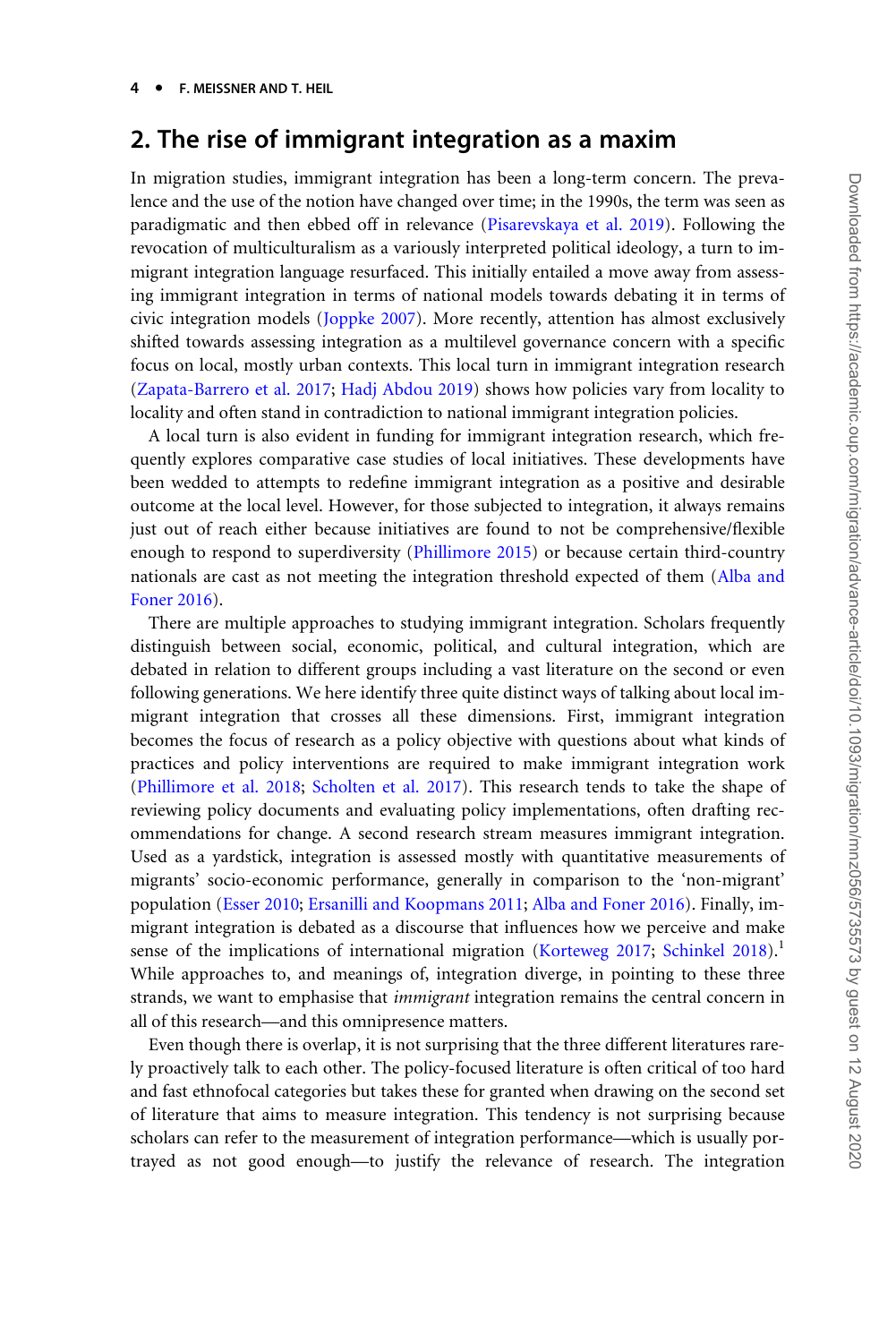measurement literature is often discredited or challenged by those who focus on discourse. Yet, the former's foundation in long-term data collection and index development as well as its justificatory role both for researchers and—maybe more importantly—for active policymakers means that it is highly unlikely that those in the business of measuring immigrant integration will seriously embrace such critiques. Finally, the discoursefocused set of readings need the discourses that the policy- and measurement-focused literatures feed into, as this is after all the subject of their critique ([Meissner 2019\)](#page-17-0). Everyone needs immigrant integration and by extension the undesired/ill-fitting migrant who needs to be integrated. This is how immigrant integration is a maxim from which it is difficult to move on [\(Meissner 2018\)](#page-17-0).

The first set of studies, in particular, tends to maintain a base level faith that integration can be made to work. Indeed, it has to be assumed that policy instruments can be engineered in ways that would provide for (more) stable social configurations. The implicit subtext is that policies need to be adjusted to new contexts. Those contexts are increasingly discussed in terms of superdiversity ([Grzymala-Kazlowska and Phillimore 2017;](#page-16-0) [Scholten and van Breugel 2018](#page-18-0)). Policy adjustments then need to achieve a similar level of integration to that existing in the past, when presumably there was less migration and less complexity and when integration policies used to work or were simply not necessary. Rightly done, immigrant integration will result in making the socially undesirable implications of migration negligible. Clearly, much research conducted under the banner of immigrant integration deals with relevant issues such as occupational or educational disparities or unequal opportunities for social mobility. Addressing those and other disparities is laudable but it is misguided if the approach is already predetermined: immigrant integration. Migration scholars and policymakers converge in their work on immigrant integration as funding schemes, such as the European Asylum, Migration and Integration Fund, $^2$  often explicitly require partnerships between them (see [Scholten et al. 2015](#page-18-0)). The 2016 'Action Plan on the Integration of Third-Country Nationals', linked to the fund and published by the European Commission, portrays third-country nationals as always already in need of integration and therefore as not integrated.<sup>3</sup> Following this logic, it is regularly muted in research agendas that this very presupposition and integration language itself might be problematic for how we approach the study of the implications of migration.

As we argue throughout the article, the logic that integration gone wrong has to be addressed through more integration is circular and it does not address a central problem with integration research and practice: that it can mask power asymmetries and often inadvertently protects them by way of feeding into what might be best described as 'integration anxieties' ([Benton and Nielsen 2013\)](#page-15-0). Furthermore, arguing that there is a need for adjusted immigrant integration policies entails that there is something wrong with the level of social stability in cities that need to be addressed by getting immigrant integration right—a position that is also adopted by some scholars drawing on superdiversity to develop and structure their analysis. A frequent argument in the literature critical of superdiversity is that the notion mutes attention to the reproduction of colonial legacies and power hierarchies [\(Ndhlovu 2016\)](#page-17-0). Such critiques are in part made possible when superdiversity terminology is linked to prospects of immigrant integration. If we search for common vectors that resurface across the literatures surveyed above, ethicised or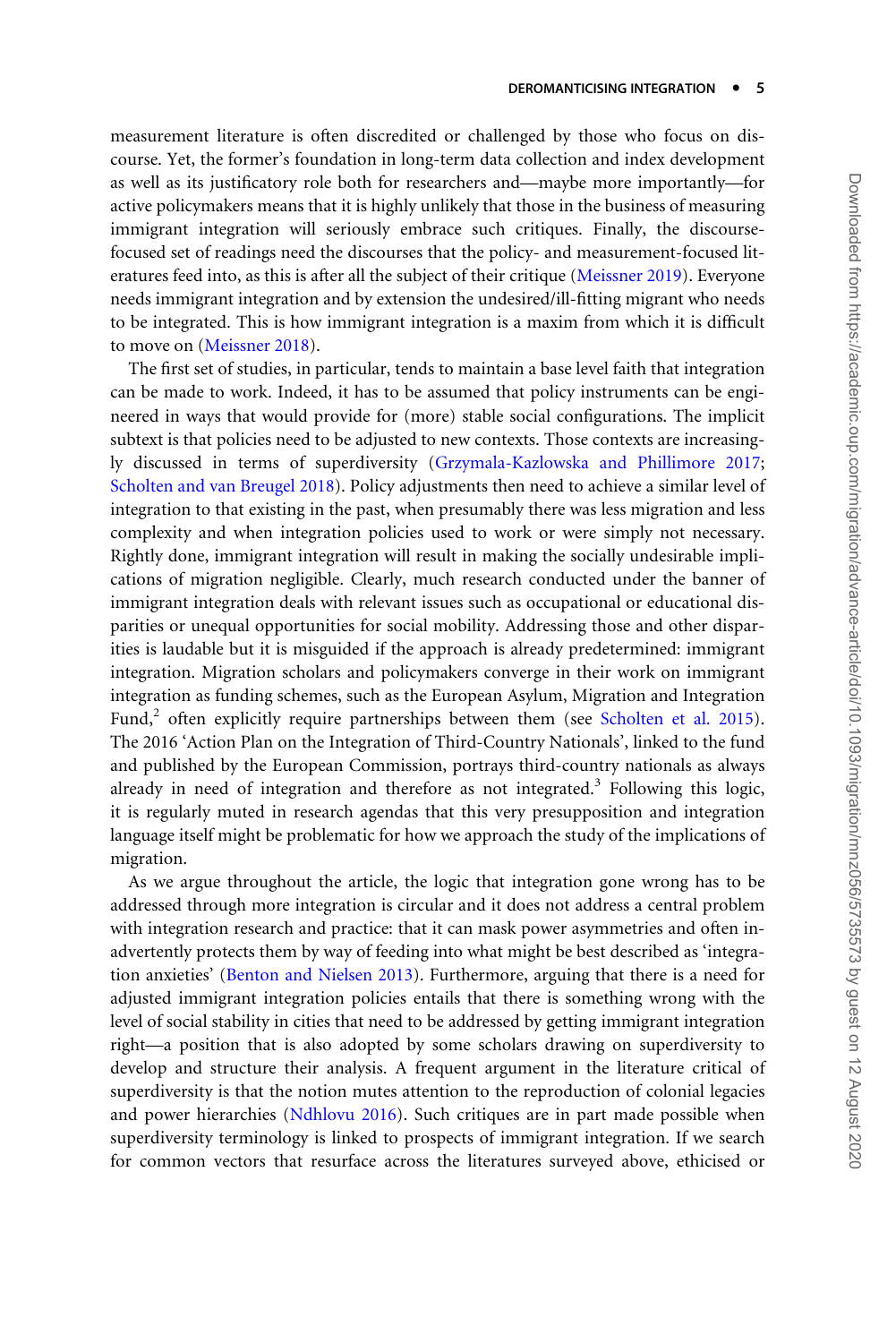#### 6 -F. MEISSNER AND T. HEIL

racialised categories notably remain of concern with religion emerging as a prominent additional one. Explorations also frequently focus on specific policy areas (e.g. health, education, and work) with the links between those areas remaining underexplored. This indeed does not provide adequate room for exposing deep structural inequalities across domains. In addition, complex reconfigurations of migration-driven diversification continuously add to the processes of disintegration.

Turning away from integration and to disintegration requires a shift in how we think and talk about superdiversity. While some consider changed practices of integrating migrants to be the response to an emergent superdiversity, we argue that thinking in terms of superdiversity, specifically paying more attention to the complexities spurred on by regulating migration and mobilities, is one of the most cogent challenges to a number of very simple but fundamental flaws in integrationist thinking and practice. What are those flaws? For one, it is difficult to deny that because integration is always out of reach, it is deeply frustrating for those having to try to integrate, a frustration that lingers and has cross-generational implications. Another flaw is that if certain individuals are identified as not integrated, this is frequently used to suggest that entire population groups, identified through markers of difference, specifically through their status as foreign (nonwhite/poor), are deemed to not have met the integration threshold. Furthermore, [Xanthaki \(2016\)](#page-18-0) notes that integrationist arguments have been used to curtail access to human rights. Integration can become oppressive. Finally, in proposing to stabilise the social dynamics of diversity by integrating immigrants, the noted flaws of integration thinking become the accepted modus operandi which consolidates the opacity of the power relations that are at play in efforts to make integration work.

As [Schinkel \(2018\)](#page-17-0) notes, thinking about immigrant integration as both a normatively driven objective and a subject of research needs to be critiqued. While he suggests that immigrant integration can only be the subject of research and should not be its objective, we argue that it is crucial to take an additional step and consider what happens if we imagine the implications of migration without alluding to integration or to related concepts such as cohesion and assimilation.<sup>4</sup> We do this to destabilise the maxim of immigrant integration as we described it above. What happens if we accept social disintegration as a more apt and at the same time disruptive descriptor of everyday social configurations?

## 3. Disintegration is not integration gone wrong

In the early 1990s, at a time when migration research started to form as its own subfield, [van Hear](#page-18-0) ([1994](#page-18-0): 12) noted that 'the paradox of today's migration is that it is—or may be—both disintegrative and integrative'. This quote brings to the fore a very common dualism where integration's opposite is disintegration. We here want to distance our take on disintegration from the idea that disintegration is integration gone wrong. We argue that the term disintegration does not need to be negatively connoted in relation to the social implications of international migration.

The centrality of the integration concept in the social sciences is generally attributed to Parsonian sociology tracing its roots to Durkheim [\(Wieviorka 2014](#page-18-0)). As [Blommaert et al.](#page-15-0) ([2018:](#page-15-0) 248) note: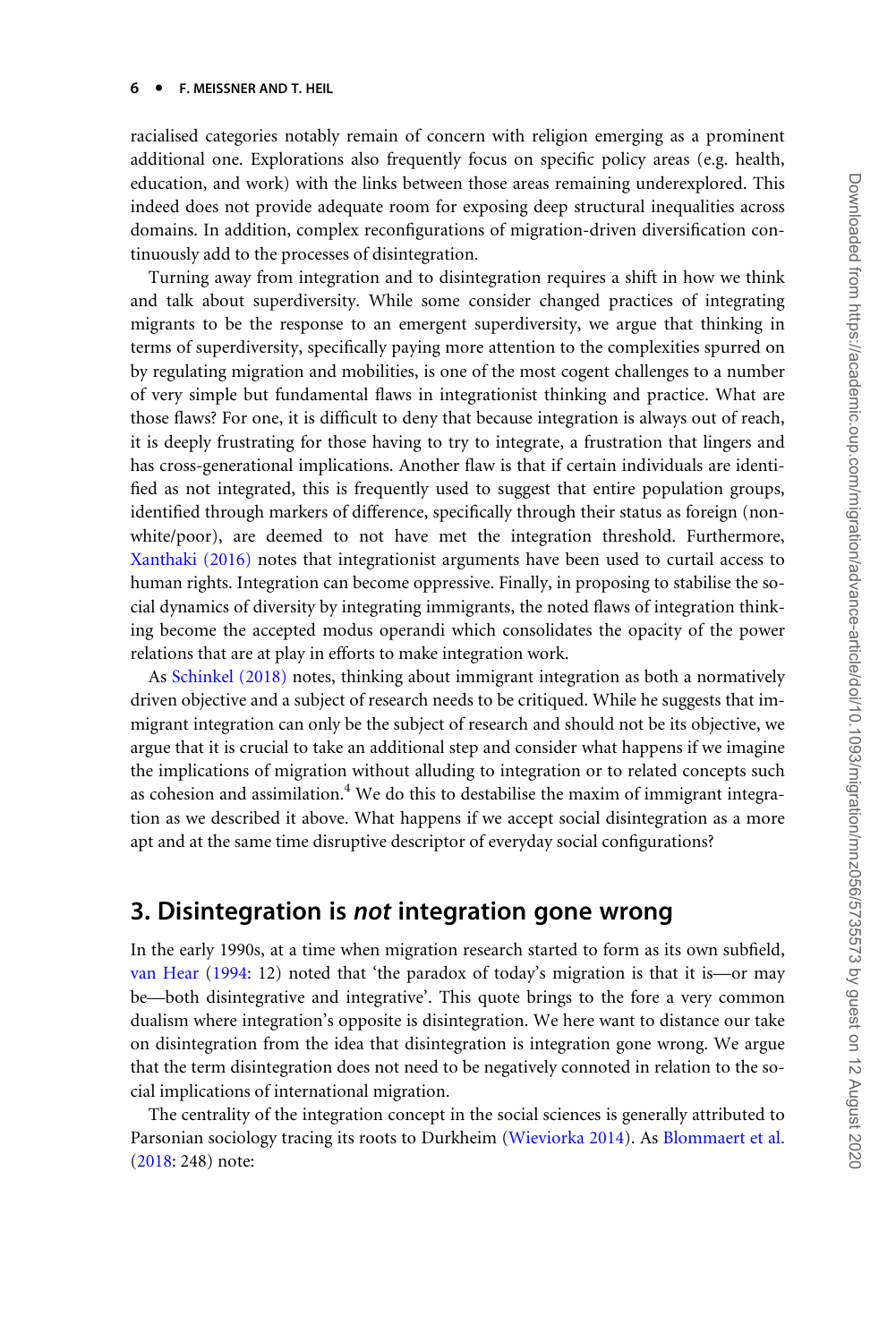#### DEROMANTICISING INTEGRATION 7

A society, in the views of Parsons and his followers, is a conglomerate of social groups held together by integration: the sharing of (a single set of) central values which define the character, the identity (singular) of that particular society (singular).

This paraphrasing of a Parsonian understanding of integration highlights its problematic basic assumption: cohesive and self-determined communities are relatively homogenous regarding their values and these values provide for integrative social glue. The arrival of newcomers disrupts such integration since they are presumed to not share the same values. This is ever more disturbing since integration thinking falls behind a long tradition of classical social theory that has always pointed to alternative models of modern, urban societies, of which Durkheim's organic solidarity ([Durkheim 1984](#page-15-0)) might serve as an example. As [Portes and Vickstrom](#page-17-0) [\(2011](#page-17-0): 472) aptly observed, 'present calls to homogeneity and communitarianism are backward-looking and, hence, reactionary'. The more pertinent and difficult challenges instead are the long-standing economic, racial, and colonial inequalities that are not being addressed.

In the literature on migration, one of the central critiques that have emerged over the past decades is that the long-held community or group thinking, which also underlies original integration logics, has defied efforts to reconcile with the kinds of social processes migration researchers have been witnessing on the ground. The implications of migration rarely, if ever, play out in binaries. As [Brubaker \(2003\)](#page-15-0) famously noted, groupness is not necessarily a given or uniform characteristic. This makes it less viable to commence research focused on preconceived groups. To respond to this and similar challenges, a now large body of literature has formed around the notion of superdiversity to show how various aspects of the movement of people across state borders influence complex contemporary social dynamics ([Vertovec 2007\)](#page-18-0). A central analytical challenge of superdiversity that is still too often neglected is to better make sense of differentiation processes that happen in the light of amplified efforts to control migration and immigrants at an unprecedented scale [\(Meissner 2017](#page-17-0), [Hall 2017\)](#page-16-0). Much of those control efforts appear like a misguided rescue mission of a modernist ideal of integrated societies—accepting only the 'right' migrants in the name of integration and to not obstruct progress is a common mantra of migration management. We live at a time when international migration and how to deal with it is an all-pervasive topic and arguably increasingly the subject of regulatory efforts. These efforts have an impact on both those who have moved internationally and those whose mobility is a priori restricted ([Meissner 2017,](#page-17-0) [Spijkerboer 2018](#page-18-0)). This also means that we cannot afford to ignore long-standing and new power asymmetries that are linked to these developments.

In addition, it is increasingly acknowledged that making sense of the implications of migration cannot be based on the presupposition that people moving somewhere will indefinitely remain there. [Wieviorka](#page-18-0) ([2008](#page-18-0), [2014\)](#page-18-0) has repeatedly cautioned that recognising the multiplicities of mobility patterns spurred on by globalisation is reason enough to doubt the usefulness of the concept of integration for advancing social analysis. As he notes, it is necessary

to stop talking endlessly about integration concerning immigrants who then only hear one thing: they are being asked to subject themselves to norms and rules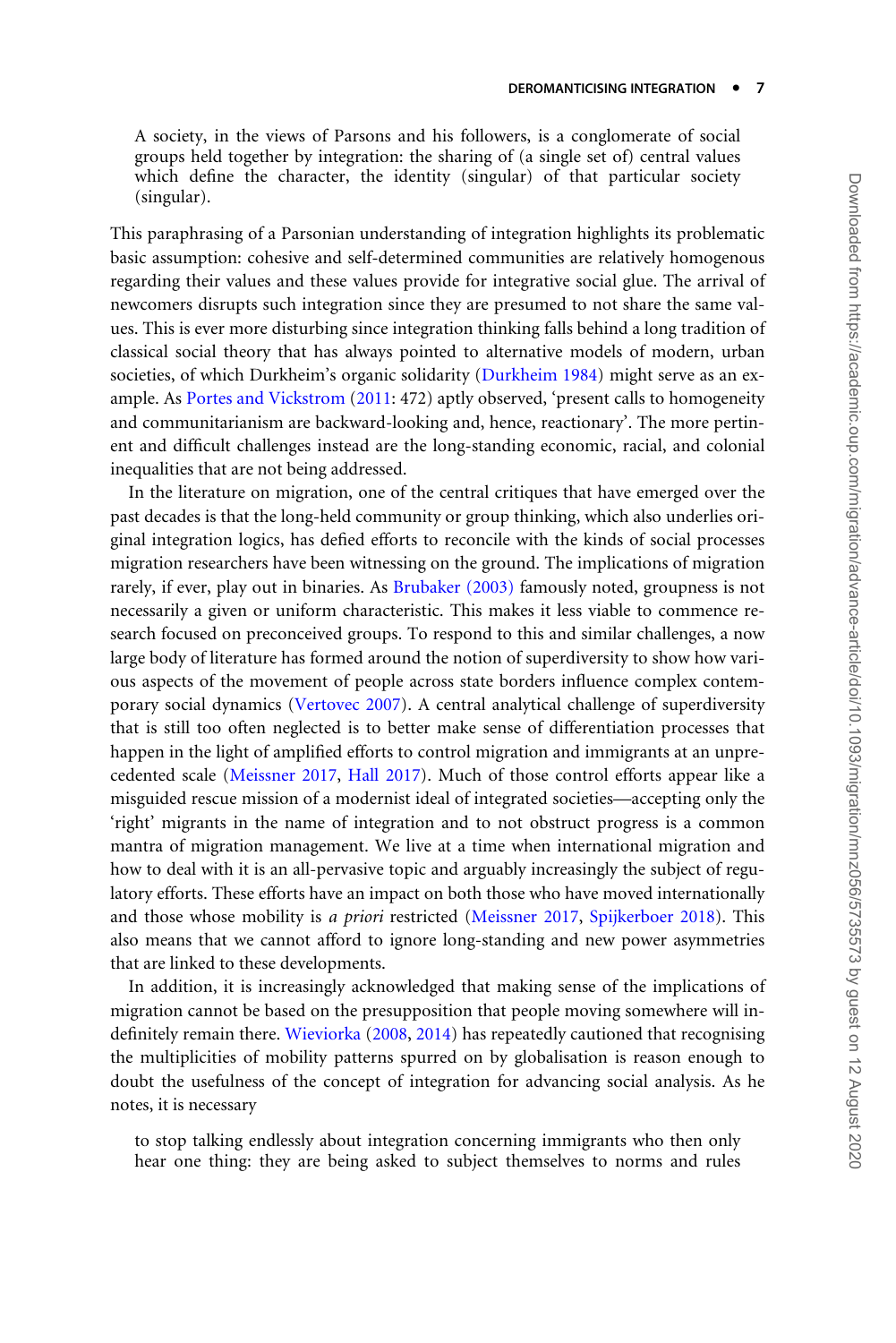#### $\mathbf{a}$ F. MEISSNER AND T. HEIL

without being given the means to construct their own lives, and to make their own choices. ([Wieviorka 2008](#page-18-0): 35)

We agree and, against the backdrop of the structurally enshrined inequalities and the perpetuation of partial citizenship justifications (Bauböck 2011), we suggest that the problem that needs fixing is not how immigrant integration is done, measured, or talked about, but the problem is the notion itself. It is in bringing together the terms integration and immigration that this shift from thinking and researching societal integration to othering and individual/group integration is accelerated. Applied, as it is in much of the literature, to the behaviour of individuals or presumed to be stable groups (including the generic group of 'migrants'), the integration maxim continuously steers our focus to look for and analyse individual or group characteristics and outcomes. This poses difficulties with unmooring the resulting categorisations because the conditions and circumstances under which accentuations of difference become possible are muted [\(Hall 2017](#page-16-0)). Privileging a focus on unfit practices is one of the most obvious problems with integration thinking ([Schinkel 2018\)](#page-17-0). In contrast, disintegration is an unsuitable descriptor of decontextualised individual/group practices. Starting an analysis with disintegration avoids this partiality because rather than discussing an individual's or a group's capacity to fit in or integrate, as we show in the next section, disintegration acknowledges the continuous relevance of the reconfiguration and reconstitution of difference. While Wieviorka turns to a mobilities framework to move on from integration, we here explore what can be achieved by taking advantage of the disruptive potential of thinking about disintegration. Usually seen as a negative and undesirable state or outcome, we employ it as a notion that centres on the dynamics of superdiverse socio-material configurations.

An obvious problem with this proposition is that we can be accused of simply shifting our gaze to integration's opposite. We argue instead that viewing disintegration as integration's opposite risks equating disintegration with fragmentation. This is problematic because it implies that difference is necessarily a fragmenting social force. In part, the backlash against multiculturalism advanced such a critique [\(Vertovec and Wessendorf](#page-18-0) [2010\)](#page-18-0). However, as has been variously described and analysed, there is an immense capacity for chaotic order in social settings, of which the relational dynamics of conviviality are part, and the prevalence of difference, therefore, is not at all a sufficient condition of social collapse [\(Marut 1994](#page-17-0); [Simone 2016](#page-18-0); [Nieswand 2017](#page-17-0)). The potentiality and uncertainty that are central to disintegration also become tangible in the interplay of multiplicity and relationality ([Glissant 1997;](#page-16-0) [DeLanda 2006\)](#page-15-0). The dynamics of superdiversity point us to recognition of repeated shifts in how migration becomes relevant for propelling change. This should direct our attention to a form of disintegration that cannot automatically be linked to narratives of collapse and fragmentation. Focusing on the possibility that highly complex urban social settings by and large do not collapse, [Magnusson \(2014\)](#page-16-0) makes the parallel argument that it is necessary to unmoor thinking about urban politics from a state-centric position to grasp why this observation is actually not that surprising. In relation to the social implications of migration, we allude to Magnusson's logic and see a need to divorce disintegration from integration thinking in a similar fashion. The way we go about this in this article is by focussing on the dynamics of migration-driven differentiation.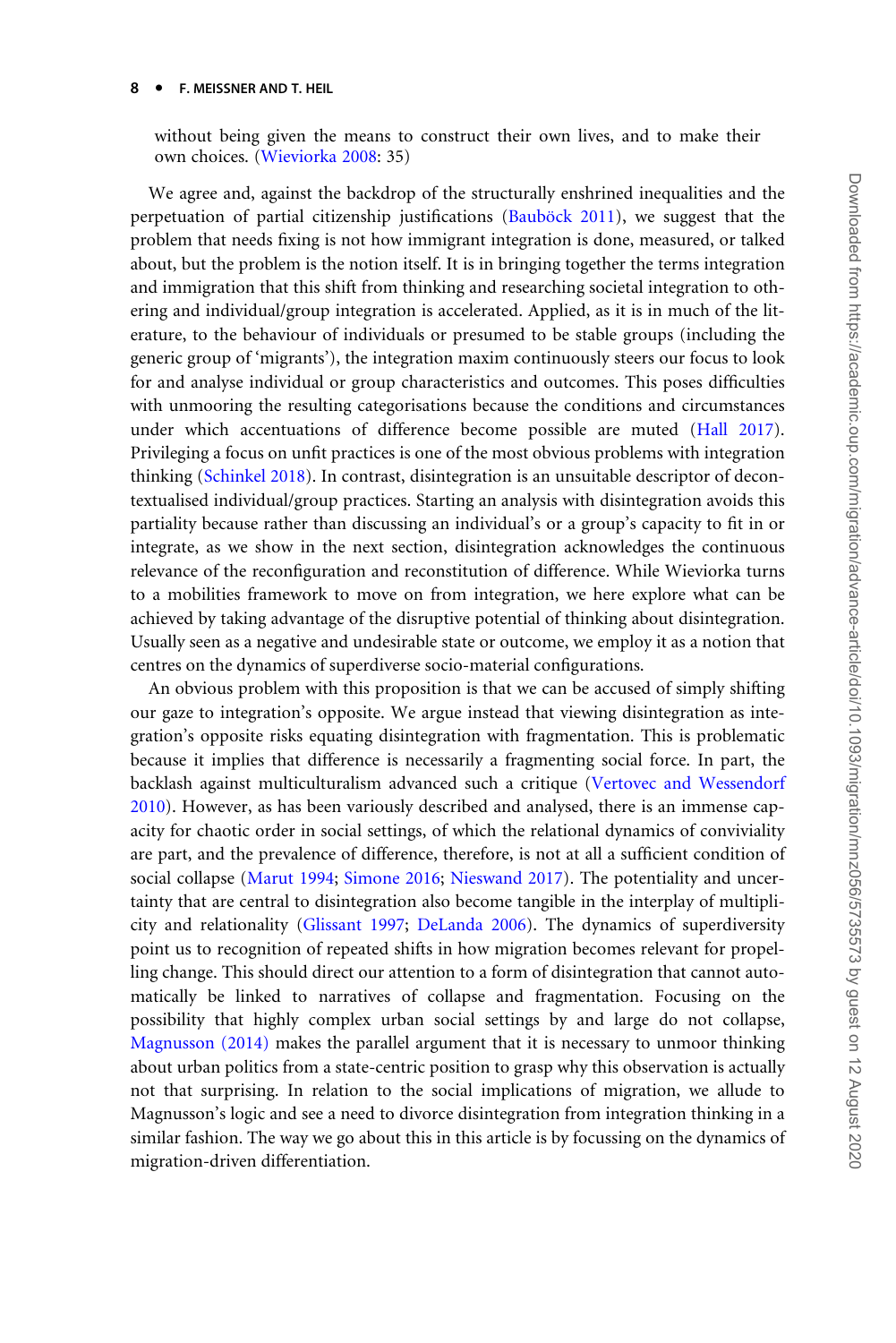As [Schinkel \(2017\)](#page-17-0) and others note, one of the most problematic aspects about the continuous use of immigrant integration language is that the reference group invoked is a homogenous (white) native group which, characteristically for Western zero-point epis-temology (Castro-Gómez 2007; [Mignolo 2010](#page-17-0)), is not made explicit. As a consequence, integration is assessed by identifying the non-integrated exclusively amongst those who are deemed as other even if integration is framed as a process of multilateral engagements. Yet, two- or more-way models of integration can still reproduce power asymmetries. Most people (whether migration has been a relevant factor in their lives or not) do not think of integration as just a two-way process. In the Netherlands and the UK, [Sobolewska et al. \(2017\)](#page-18-0) find that public opinion about immigrant integration shows a more multidimensional understanding of what immigrant integration means. However, they also identify a higher non-white integration penalty—the burden is higher on the side of non-white immigrants and their descendants. If a more complex appreciation of immigrant integration does not resolve these imbalances and structural discriminations, we conclude that immigrant integration is too divisive a notion that errs too frequently on the side of harm to be a useful notion for social scientific efforts ([Meissner 2019\)](#page-17-0).

Disintegration, on the other hand, is not as amenable to be thought about in terms of individual performance since, in the way we understand the notion, its central feature concerns the social dynamics that we witness in (the making of) contexts of superdiversity—including the attention this requires to the effects of regulating migration and migrants. Disintegration thus defined requires a starting point that considers the entire population, their transnational connections, and historicity and—as a consequence—relational positioning. Disintegration requires defining research populations not as hermetically sealed but fuzzy. This shift in focus derives from paying attention to the dynamics of change and multidimensional differentiations that thinking with and through a superdiversity lens requires. Divorced from integration, disintegration calls for different logics in making sense of the implications of migration. Disintegration alludes to a somewhat unstable state and it certainly entails a substantial share of unpredictability of outcomes and, yes, it may indeed entail processes leading towards fragmentation—yet, since the term itself is not steering us to think about a finished position or a given process, it opens the space to talk about who gets to define difference and how and why this matters. Maybe most importantly, in talking about disintegration we can address the role of anxieties over social uncertainty. The crux is to think of disintegration not in terms of differences between individuals but to appreciate differences in a relational space that is characterised not only by different differences but also by material infrastructures, which allow for those differences to matter in multiple ways ([Amin and Thrift 2017\)](#page-14-0).

What is thus recognised is that any ambition to make the dynamics of diversity more cohesive is also always already initiating a process of consolidating social and economic hierarchies. Does this lead us towards an argument and debate where there is no common ground or basis for forming and negotiating consensus? Does thinking in terms of disintegration mean anything goes? As we have argued, this would foreclose the option of unlocking the intended analytical potential of shifting our language. It is at this junction that the notion of conviviality can be a useful and needed corrective in not just moving beyond integration but allowing for disintegration as a way to make uncertainty a productive starting point and to avoid the noted shortcomings of an integration approach.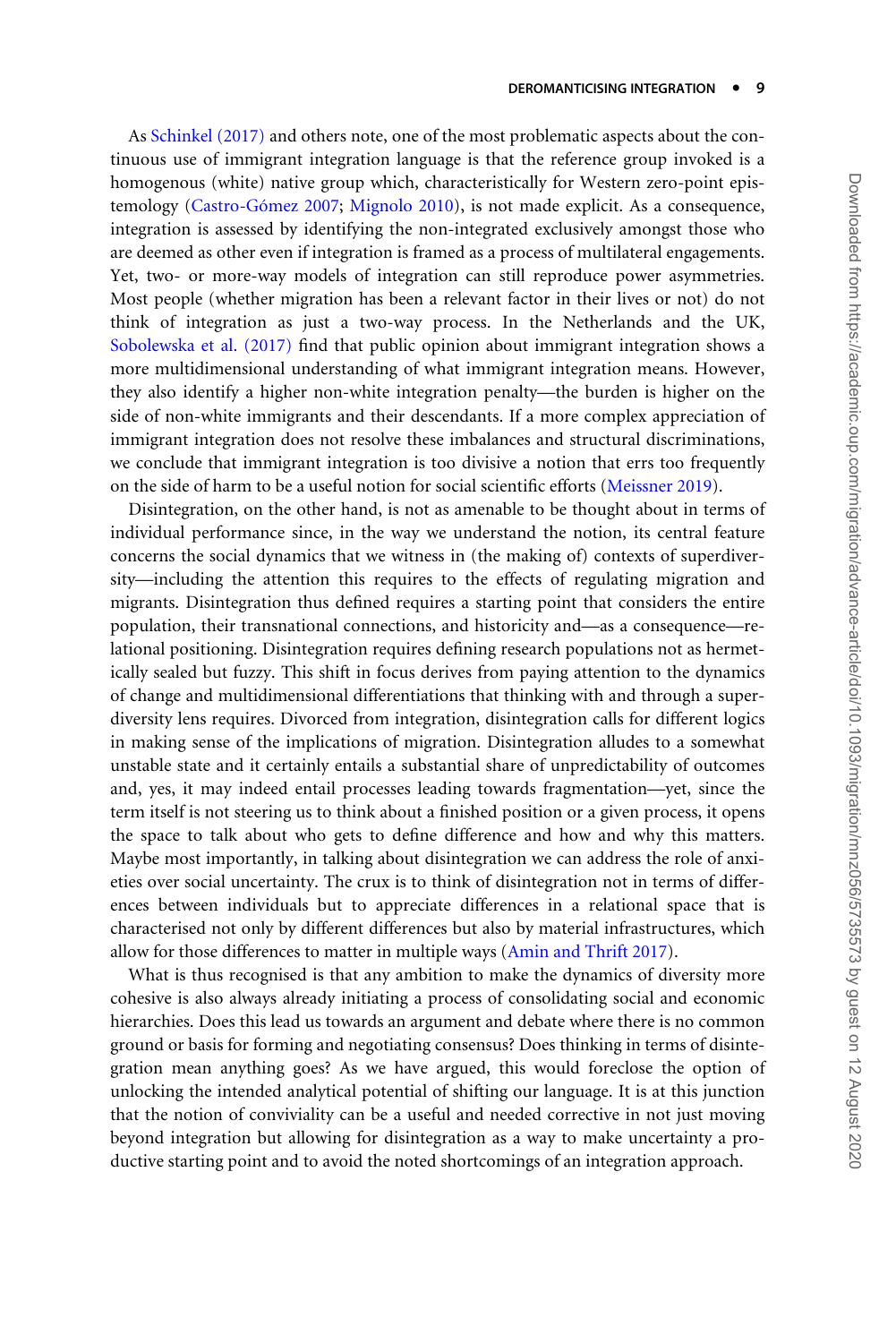### 4. The provocation of convivial disintegration

Difference and how it is re/produced is central to the way we have debated disintegration up to this point. Conviviality in recent years has become increasingly relevant to studying processes of living with difference. Some even declared a 'convivial turn' [\(Neal et al. 2013;](#page-17-0) [Wise and Noble 2016](#page-18-0)). There needs to be a clear distinction between conviviality as an analytical term and its common usage. The latter, which we avoid, understands conviviality as a reference to having a good, slightly inebriated time together with friends or fam-ily.<sup>5</sup> [Heil's \(2020](#page-16-0), [2019b](#page-16-0)) conceptual notion of conviviality—which we here build on has emerged from inductive theorising with interlocutors in various urban settings including in Spain, Senegal, and Brazil. For his interlocutors, difference is explicitly part of everyday encounters. Grounded in the everyday, conviviality focuses attention on processes in which people live together engaging with difference. Difference here is not understood as an essentialised characteristic of individuals but rather as what sets people apart when in relation to one another. Difference is, therefore, not a priori reified but perpetually reproduced and reconfigured in the light of its respective genealogies. Therefore, convivial encounters are collaborative and conflictual, embracing both emergent multiculture and genealogies of racism and exclusion. This sets our notion apart from those propositions that maintain an either-or approach. Rather than delimiting conviviality to the sphere of multiculture [\(Back and Sinha 2016](#page-14-0): 522), we here propose that the relational practices of conviviality bridge the whole spectrum. Thus and given that asymmetrical power relations are produced by coloniality, autochthony, or racism, encounters with differences are most often fragile and potentially precarious ([Heil 2015a](#page-16-0)). Not unlike [Glissant's \(1997\)](#page-16-0) poetics of relation, conviviality directs our focus to the relational dimension of social configurations as they become apparent in encounters during which difference is re/negotiated and re/translated ([Heil 2015b](#page-16-0)).

We set a focus that is somewhat distinct from other uses of conviviality. [Gilroy \(2005\)](#page-16-0) provides rich narratives of conviviality and acknowledges the persistence of inequalities and power asymmetries.<sup>6</sup> However, he also links conviviality to the condition of multiculture which he describes as a state when 'a degree of differentiation can be combined with a large measure of overlapping' [\(Gilroy 2006:](#page-16-0) 40). In this line of argument, [Neal et al.](#page-17-0) ([2017:](#page-17-0) 31) propose that 'thinking through the connections between conviviality and community may present a more productive extension of conviviality, scaling it up to a macro discourse of how multiculture and difference is lived.' They rightly observe that 'conviviality has empathy with difference [...] while community [relies on] affinities with recognised and similar others' (34). To us, rather than seeing a commonality, this observation sets conviviality and community apart. First discussed by [Illich \(1973\)](#page-16-0), another prominent approach has linked conviviality to a normative art which counteracts global chal-lenges and the negative outgrowths of modernity. Alphandéry et al. ([2013](#page-14-0): 6) declare that 'the main task we face is that of working out a new philosophy and developing practical forms of peaceful interaction.' Both approaches risk falling back into the deeply rooted framework provided by integrationist thinking and, this time under the heading of conviviality, they provide yet another modulation of what will bring societies back together as integrated wholes.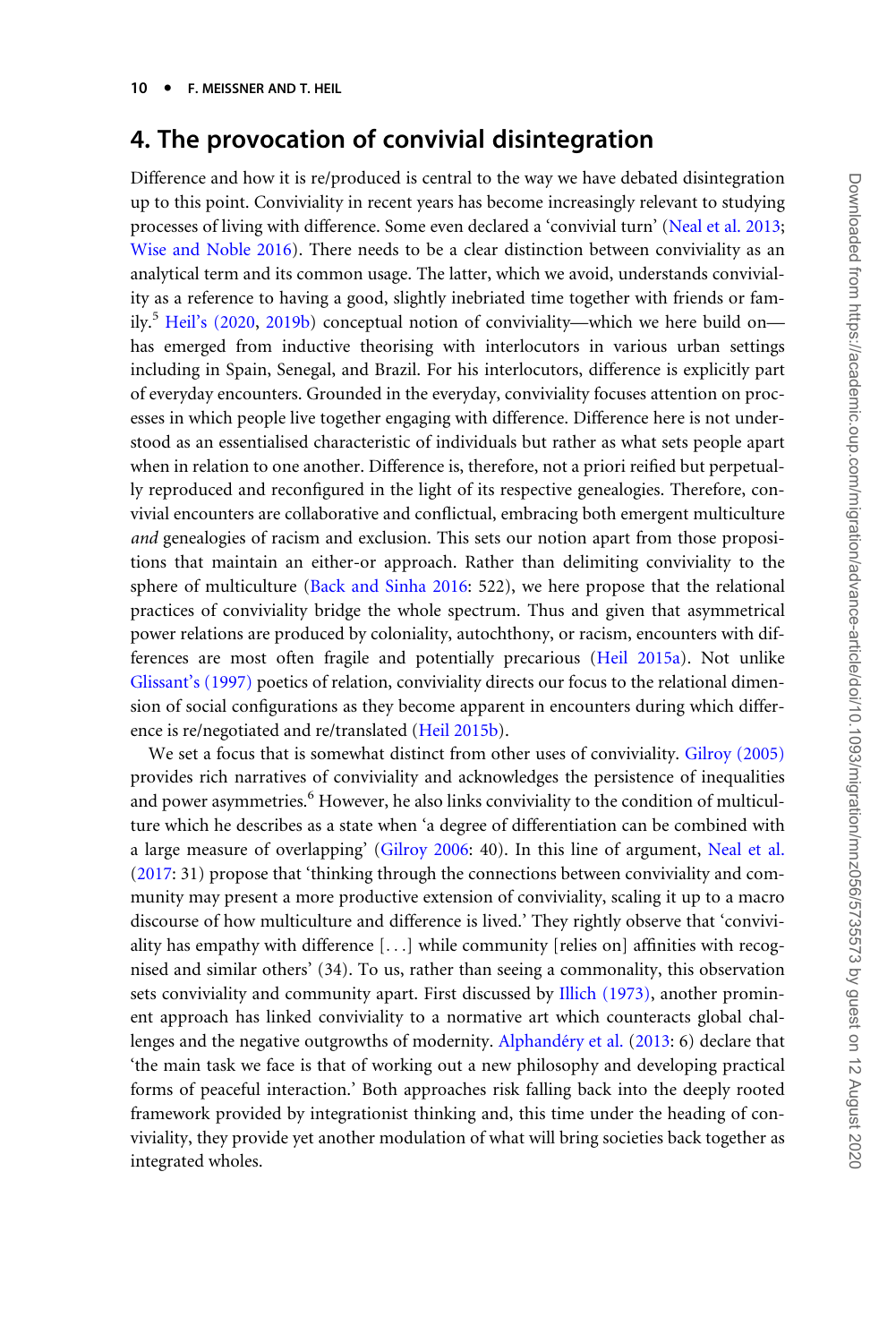The relationship between multiplicity and oneness, or difference and community, is one that also haunts creolisation, hybridisation, and mixing ([Wiedorn 2013](#page-18-0): 911–2). Rather than following the romanticising turn back to integration logic, we acknowledge and highlight the challenges that living with difference can entail. In contrast to purely hopeful readings of creolisation and mixing in which the challenging dynamics of difference might persist but can be overcome, as, in certain renderings of multiculture, our use of conviviality captures both everyday and conflictual encounters with migration-driven and other forms of difference that remain a meaningful part of these encounters throughout. On the basis of century-long experiences of living with difference in West Africa and Brazil ([Heil 2020;](#page-16-0) [Dreyfus & Juillard 2005](#page-15-0); [Telles 2004\)](#page-18-0), certain differences continue to be salient, while others dynamically reconfigure without disappearing. Underlying power asymmetries and social inequalities are, therefore, part and parcel of conviviality which leads to uncertainty and discomfort. In a nutshell, thinking with conviviality in this way raises awareness for complicated relational positionings and practices that mediate cultural and other differences as well as power asymmetries and structural inequality in diverse and unequal societies [\(Alba and Foner 2016](#page-14-0); [Costa 2019](#page-15-0); [Heil 2019b](#page-16-0)). Key relational practices can be identified in situations that are either conflictual or cooperative as well as neither and/or both. Such situations can be in a neighbourhood block, a city square, on public transport, at the workplace, in the government department, the hospital, or the shopping centre. Regardless of the locality, relational practices are always interlinked across geographic and organisational scales. This is why a deromanticised glance at the mundane points to social situations that may be experienced as conflictual by one party but not by another. Even if certain instances seem to become tense, multiple outcomes remain possible. Both difference and conflict are part of spaces of ambiguity and cannot be tied to social decline in and of themselves.

Convivial disintegration highlights that the urban and other environments marked by migration-driven diversifications are full of interaction alongside reconfigurations of difference. Conviviality conceptually focuses on how urban dwellers interact, even with minimal involvement, and how they make different activities and needs temporarily intelligible to smooth over their everyday battles and discontents. Some urban dwellers more than others aptly translate and retranslate between their difference to get along sufficiently—to avoid and actively counter social breakdown [\(Heil 2015a\)](#page-16-0). To be clear, this does not make convivial disintegration inevitably equivalent to mixing, hybridity, or—for that matter—integration. People have different motivations for, morally justify and historically embed their relational practices ([Heil 2014](#page-16-0), [2020\)](#page-16-0). Different (urban) materialities such as spaces and resources, regulations, and surveillance infrastructures as well as everyday ethics, motivations, and convictions are heavily intertwined in and part of such convivial relationalities. Ultimately, conviviality appears as a meshwork, flexible enough to endure and bolster the strain of the various atrocities we as humans have grown and are growing accustomed to. It provides room for conflict, uncertainty, and contestation rather than making the attempt to dilute or overcome them through integration. Conviviality is constituted through relational practices, such as, but not limited to, interaction, translation, and negotiation. These are never fixed, never completed, but always subject to debate and change. Thus, minimal consensuses, which [Heil \(2015b\)](#page-16-0) sees as a feature of conviviality, only describe snapshots of societal states in becoming, raising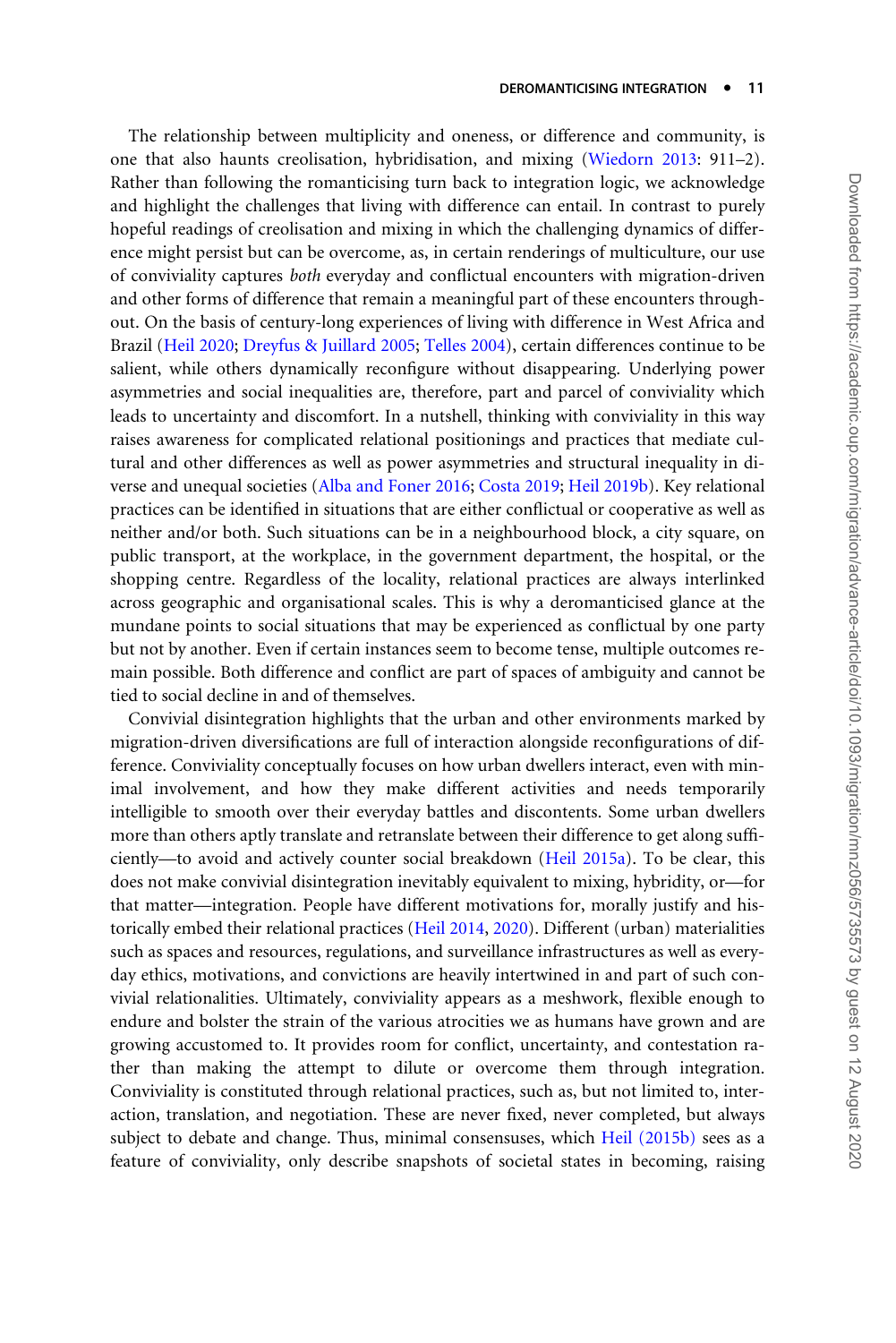#### $12 - 9$ F. MEISSNER AND T. HEIL

awareness for the historicities involved in dynamically disruptive, convivial disintegration. Importantly, temporalising consensus pays tribute to the structural–material conditionalities of convivial disintegration.

Can the meshwork of conviviality break or, in other words, can convivial disintegration become fatal fragmentation? It would be too utopian to say it cannot. Complete avoidance of contact—a very privileged option for current-day urban dwellers—or coerced segregation of the apartheid kind might set examples of the limits that exist to conviviality. They also fall outside the framework of an integrated society, at least if it was thought coherently. In countering the myth of an integratable society, convivial disintegration does not provide an alternative fix. While disintegration foregrounds the superdiverse configurations of current-day societies, conviviality raises awareness that flexible and unpredictable relationalities co-constitute such disintegrated collectivities. To live together with difference implies continuous work, nothing that goes by itself. Yet, it is substantially eased since no overburdened normative objective of achieving bounded, working whole is superimposed. This is how convivial disintegration disrupts and goes beyond the integration maxim.

Against this backdrop, we can see an empowering quality in convivial disintegration. It means that difference is and should be fought for, and that subjectification needs to be contested and questioned. Coercing structural forces will exist and can be addressed. Decolonial, racial, feminist, and queer analyses have long argued that difference is never neutral but always imbued with power relations (cf. [Butler 1990](#page-15-0), [2011;](#page-15-0) [Fassin 2011;](#page-15-0) [Mignolo 2011\)](#page-17-0). Subjectification and the abject are part and parcel of contemporary social configurations. We cannot romanticise if both such ruthless regimes as the colonial and postcolonial ones and sociality as complex and unequal as the classist and racist Brazilian one have already been described as convivial ([Mbembe 1992;](#page-17-0) [Heil 2019b](#page-16-0)). Currently diversifying societies have more in common with such past and present regimes. As [Mignolo \(2011\)](#page-17-0) aptly shows, the conceptual and political links between 'the West and the rest' ([Hall 1992](#page-16-0)) continue to be rejected by geopolitical actors who claim modernity for themselves while silencing its darker side: coloniality and its outgrows. Mignolo's reasoning further highlights that integration remains within the line of epistemological racism that denies its co-constitution with coloniality and the part it plays in the current, unequal, and discriminatory migration-driven and other forms of difference. Convivial disintegration, on the other hand, inscribes itself into a reflexive epistemological framework [\(Heil 2019a](#page-16-0)), which, to us, addresses currently diversifying configurations more aptly precisely since it originates and intimately remains acquainted with exploitative, unequal, and disintegrated configurations and looks at the relational practices that enmesh them. While it in and of itself also does not resolve power asymmetries, inequality, or epistemological racism, convivial disintegration at least offers a take on current-day societies that has—sometimes cruelly so—little to do with wishful thinking and overstretched expectations.

### 5. Conclusion

Narratives of collapse are fuelling much of the scaremongering about the effects of migration—our analysis in this article suggests that presenting disintegration as the opposite of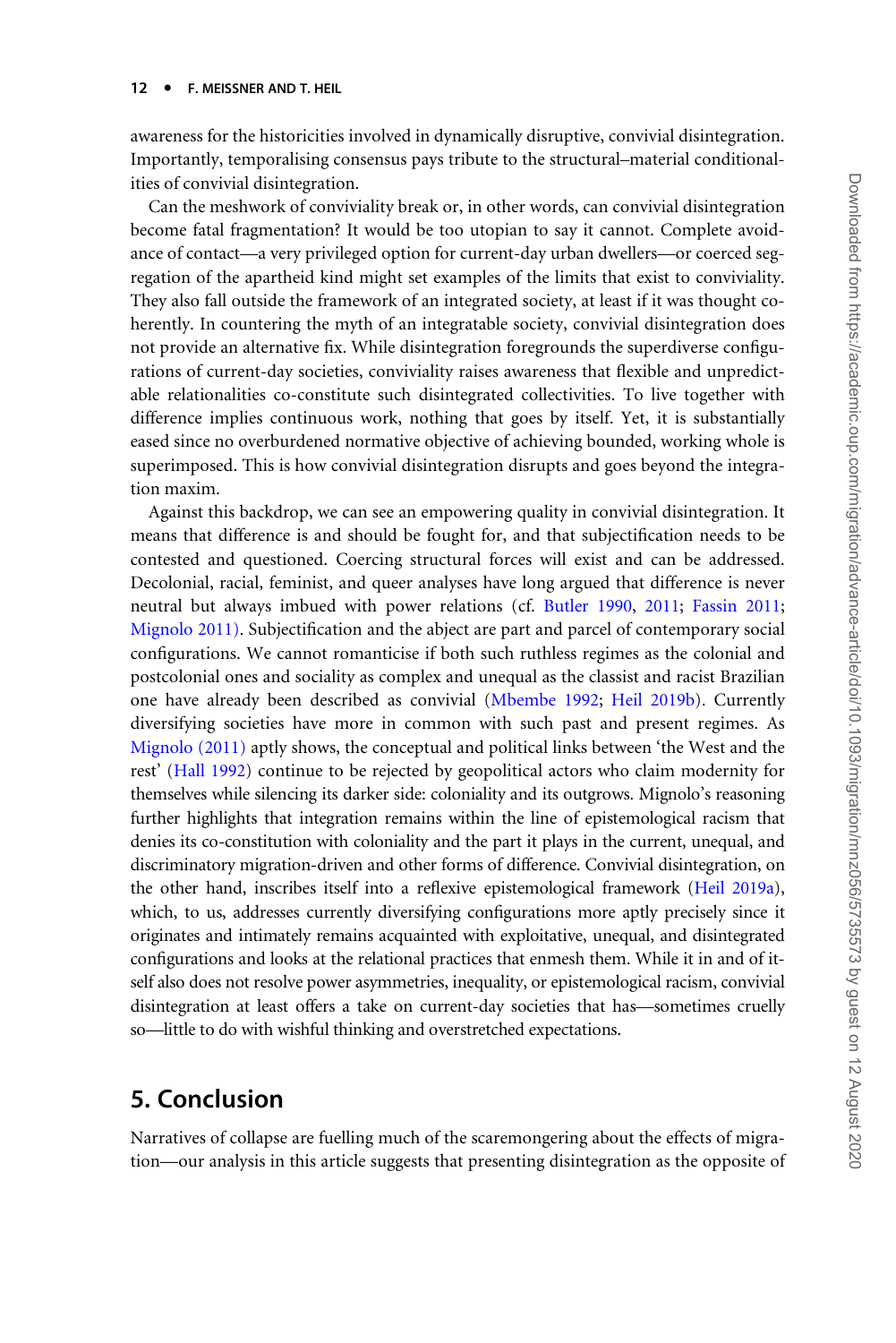integration is unhelpful in countering such narratives. As we are concluding this article, we have just witnessed another horrific attack on Muslims, this time in Christchurch, New Zealand. The perpetrator's manifesto condemns diversity and calls for 'unity [...] and racial nationalism<sup> $7$ </sup> to counter a presumed imminent threat. The attackers equate imaginaries of homogeneity with social stability, predictability, and domination (listed examples of such homogeneity include China and other places where diversity is ever present but certain forms of it are violently marginalised by the state). Diversity for the attackers is linked to societal breakdown. Those deeds and logics can under no circumstances be equated with the objective to make integration work. However, an uncanny and disconcerting connection emerges in calling for certain alignments and related adaptations that can lead to unsolicited demands for homogenisation in the name of social stability and progress.

Divorcing the notion of disintegration from integration, by refusing to let one be the opposite of the other, is helpful in proactively recognising that a desire for social adaptation and stability is never innocent. A focus on disintegration calls for a more concerted engagement with the uncertainty and instability of everyday situations which rarely lead to the kinds of social breakdown discursively used to justify the need for immigrant integration. As [Appadurai \(2006\)](#page-14-0) notes, much of the anxieties fuelling hostile politics are based on precisely a fear over losing control. Some of the wind is taken out of the sails of integrationist thinking if neither the starting point nor the ultimate goal is an integrated whole but if it is acknowledged that the complexities of superdiversity promote a societal model that is continuously disintegrating but at the same time remains convivial due to relational practices of engaging with difference.

At the start of the article, we noted that the provocation inherent in talking about convivial disintegration invites a debate over reframing the academic discussion and (implicit) normative assumptions about immigration and its effects on urban social fabrics. Such a debate neither refuses nor objects to the role academics should and can play in thinking about policy debates on immigration. We acknowledge that policy debates will continue to focus on efforts to integrate migrants. This would be the case—at least for some time—even if all academics were to turn their back on integrationist language, including those in the business of measuring integration. However, the latter could, for example, understand convivial disintegration as a call to more clearly expose margins of error, fuzzy results, and degrees of uncertainty over justifying validity without recognising the ways in which exercises of measuring immigrant integration reproduce and reinforce power hierarchies. After all, there are many concerns that have to be and are being addressed.

We do not aim to dogmatically declare convivial disintegration to be the new maxim. Policy responses, if starting with the notion of convivial disintegration, may not be radically different from current advances in acknowledging and responding to migrationdriven diversification. We may, for example, see an increased mainstreaming of policy interventions ([Scholten and van Breugel 2018\)](#page-18-0). The continuous unequal positions of individuals in social settings and animosities, fuelled by ideas about integration demands and other factors, will make enabling interventions necessary. However, open acknowledgement is needed that interventions will not lead to a stable social environment immune to further social changes and reconfigurations. State provisions for collective social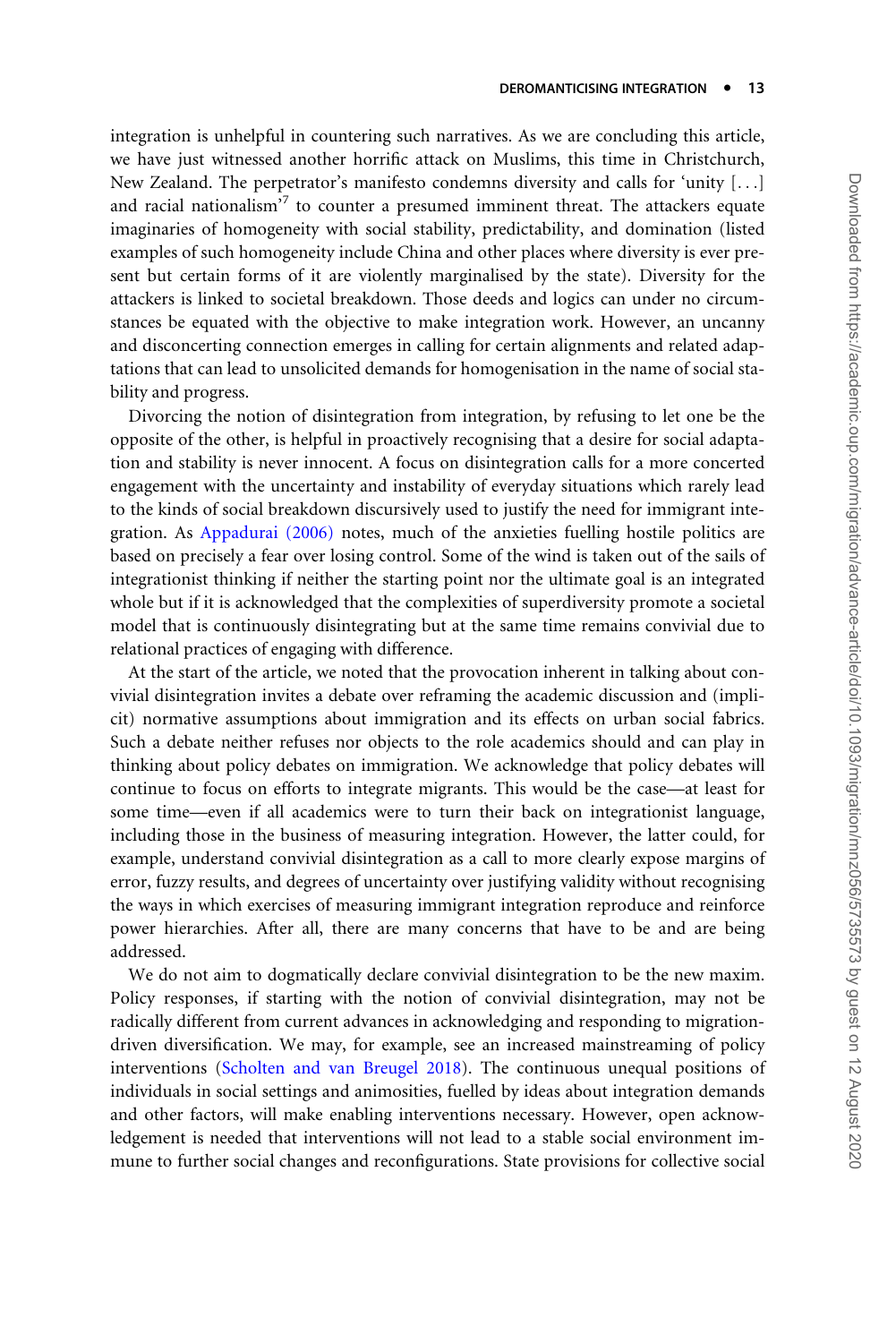#### $14 -$ F. MEISSNER AND T. HEIL

infrastructure can be called for ([Amin 2012\)](#page-14-0) but not on the condition of integration. Ultimately focusing on and considering relational modes of conviviality entails paying attention to the potentiality of reconfigurations, the uncertainties, and conflicts that come with it but also the possibility spaces this provides. Through more equitable redistribution, which pays attention to the historical origins and material consequences of difference, political interventions may facilitate resilience in the form of convivial disintegration, a resilience that is continuously shifting and changing. It will involve efforts to observe and recognise the role difference plays within such settings rather than efforts trying to 'address' and thereby resolve difference. This is the crux in moving from thinking about immigrant integration to thinking along the lines of convivial disintegration. It means that the question of perpetuating power asymmetries cannot be a hindsight concern but needs to move to the start of the analysis and remain a central element.

Does calling for a focus on convivial disintegration merely accept that current-day urban configurations are superdiverse because of a multiplicity of difference that is more often than not unequal, unjust, inequitable, and exclusionary, as well as racist, sexist, xenophobic, and classist? Can moving on from integration via convivial disintegration inadvertently re/produce social hierarchies and power asymmetries? Rather than advocacy, convivial disintegration is an attempt to deromanticise, and always consider the superdiverse re/configurations of asymmetrical difference, the instability this entails and the relational modes which prevent total fragmentation. Conviviality as we use it in this article points to difference never ceasing to matter. Acknowledging the possibility of breakdown and failure goes hand in hand with recognising the dynamics of convivial disintegration. Instead of starting our analysis from the vantage point of idealised propositions that may never be met, convivial disintegration calls for a focus on an intermediary level that allows translating between different contexts in which disintegration is dealt with. While we started our analysis with discontent about an arguably particularly European take on integration, we are positive that our elaborations are of wider, if not global relevance. This is not least the case, since convivial disintegration is a notion that is inspired by relational practices we encountered in our fieldwork around the globe. We, therefore, hope it can provide for the scope to talk about diversity and differences across geographic divides. If one accepts that living with difference can fail, the prospect of failure can no longer be used as a rationale for unsolicited subjectification. It then becomes possible to more proactively address power asymmetries linked to migration, which are part and parcel of social dynamics more generally. Rather than perpetuating unnecessary and unethical subjectification, convivial disintegration invites us to think about the necessary interventions that strengthen resilience in living with difference.

### Notes

1. Going beyond the scope of this article, similar tendencies have been discussed in terms of the expressly exclusionary discourses of autochthony and belonging ([Geschiere 2009\).](#page-16-0) They assume that homogenisation is the principle mode of confronting difference.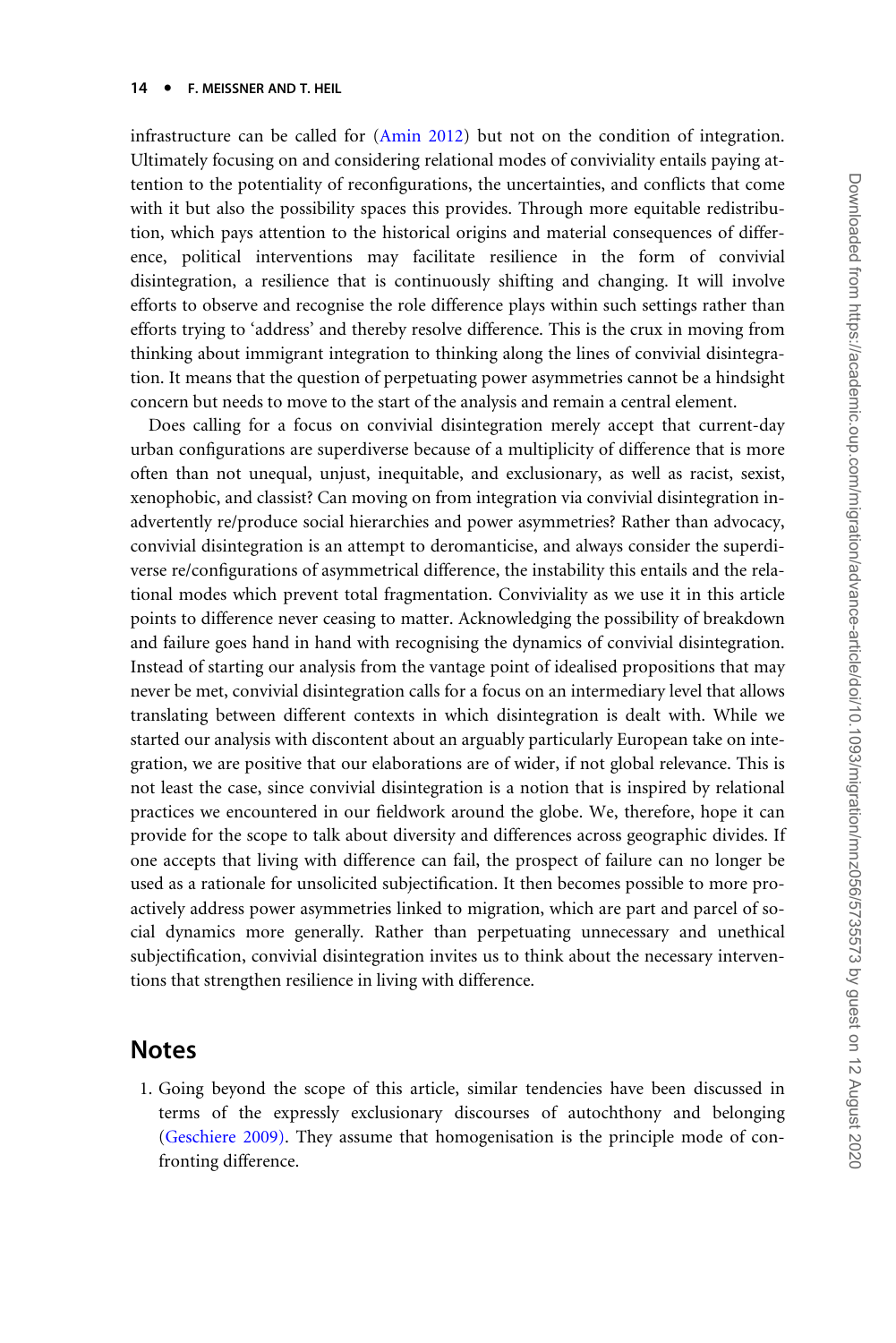- <span id="page-14-0"></span>2. <[http://ec.europa.eu/research/participants/portal/desktop/en/opportunities/amif/](http://ec.europa.eu/research/participants/portal/desktop/en/opportunities/amif/topics/amif-2018-ag-inte-1.html) [topics/amif-2018-ag-inte-1.html](http://ec.europa.eu/research/participants/portal/desktop/en/opportunities/amif/topics/amif-2018-ag-inte-1.html)> accessed 10 Oct 2018.
- 3. <[https://ec.europa.eu/home-affairs/sites/homeaffairs/files/what-we-do/policies/euro](https://ec.europa.eu/home-affairs/sites/homeaffairs/files/what-we-do/policies/european-agenda-migration/proposal-implementation-package/docs/20160607/communication_action_plan_integration_third-country_nationals_en.pdf) [pean-agenda-migration/proposal-implementation-package/docs/20160607/communi](https://ec.europa.eu/home-affairs/sites/homeaffairs/files/what-we-do/policies/european-agenda-migration/proposal-implementation-package/docs/20160607/communication_action_plan_integration_third-country_nationals_en.pdf) [cation\\_action\\_plan\\_integration\\_third-country\\_nationals\\_en.pdf](https://ec.europa.eu/home-affairs/sites/homeaffairs/files/what-we-do/policies/european-agenda-migration/proposal-implementation-package/docs/20160607/communication_action_plan_integration_third-country_nationals_en.pdf)> accessed 10 Oct 2018.
- 4. The assimilation notion while more focused on cultural incorporation and more prominent in the North American literature is often used interchangeably with immigrant integration.
- 5. <<https://www.merriam-webster.com/dictionary/conviviality>> accessed 9 Mar 2019. Cf. also [Overing and Passes \(2000:](#page-17-0) xiii) who make a similar analytical distinction.
- 6. For a more comprehensive overview, see [Costa \(2019\)](#page-15-0).
- 7. <[https://alternative-democracy-research.org/2019/03/15/brenton-tarrants-views-of](https://alternative-democracy-research.org/2019/03/15/brenton-tarrants-views-of-diversity/)[diversity/](https://alternative-democracy-research.org/2019/03/15/brenton-tarrants-views-of-diversity/)> accessed 18 Mar 2019.

# Funding

This work was supported by the European Union's Marie Skłodowska-Curie Actions Grant Agreement No. [707124]; the Research Foundation - Flanders (FWO) and the European Union's Horizon 2020 research and innovation programme under the Marie Sklodowska-Curie Grant [665501].

### Acknowledgements

This article presents the work of two equally contributing authors. We would like to thank Prof Steven Vertovec and the two anonymous reviewers for providing useful comments on earlier versions of this article.

Conflict of interest statement. None declared.

### References

- Alba, R. and Foner, N. (2016) 'Integration's Challenges and Opportunities in the Wealthy West', Journal of Ethnic and Migration Studies, 42/1: 3–22.
- Alexander, C. and Alleyne, B. (2002) 'Introduction: Framing Difference: Racial and Ethnic Studies in Twentyfirst-Century Britain', Ethnic and Racial Studies, 25/4: 541–51.
- Alphandéry, C. et al. (2013) Manifeste Convivialiste: Déclaration D'interdépendance. Documents. Lormont: le Bord de l'eau.
- Amin, A. (2012) Land of Strangers. Cambridge: Polity.
- and Thrift, N. J. (2017) Seeing like a City. Cambridge: Polity.
- Appadurai, A. (2006) Fear of Small Numbers: An Essay on the Geography of Anger. Public Planet Books. Durham: Duke University Press.
- Back, L. and Sinha, S. (2016) 'Multicultural Conviviality in the Midst of Racism's Ruins', Journal of Intercultural Studies, 37/5: 517–32.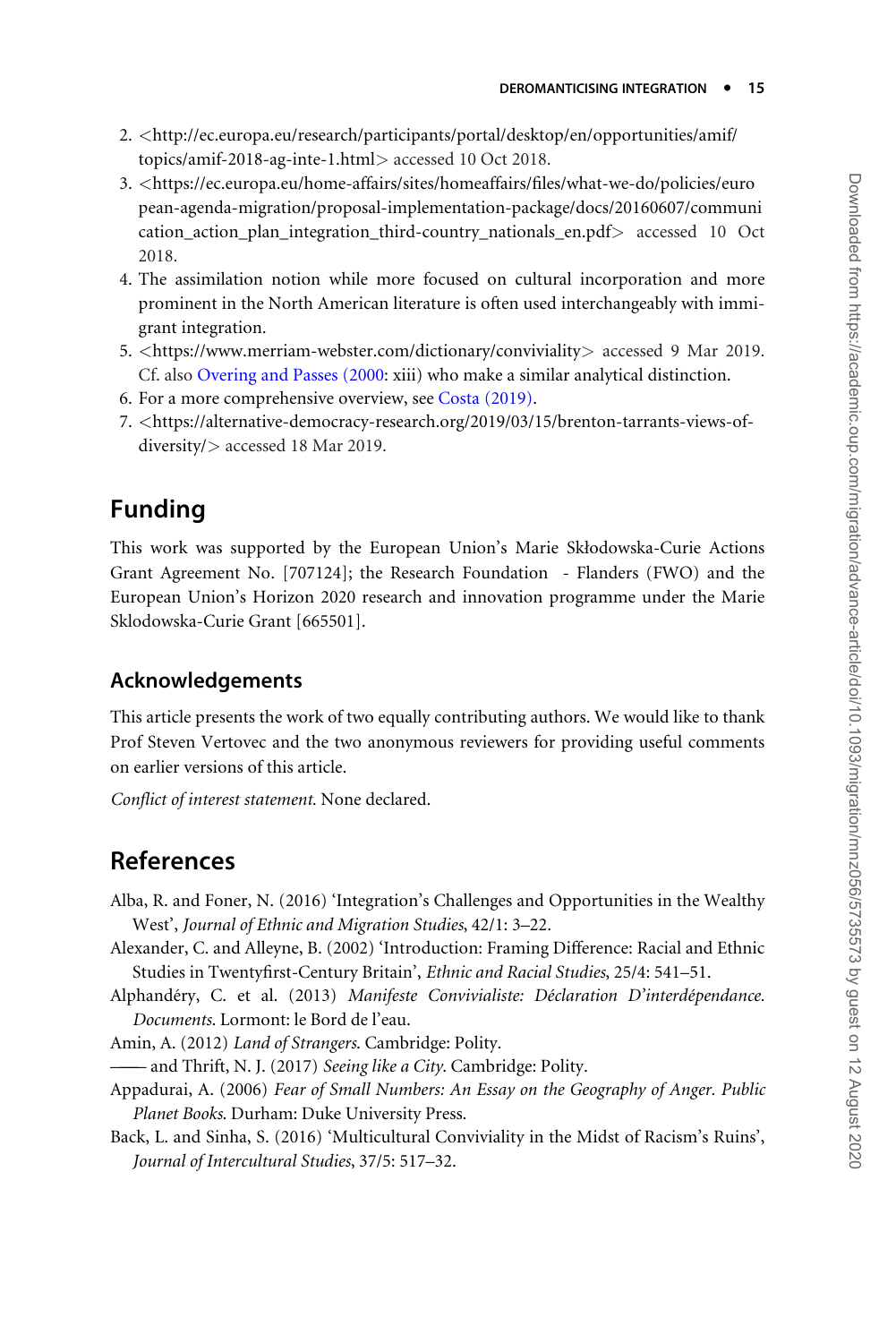- <span id="page-15-0"></span>Bauböck, R. (2011) 'Temporary Migrants, Partial Citizenship and Hypermigration', Critical Review of International Social and Political Philosophy , 14/5: 665–93.
- Benton, M. and Nielsen, A. (2013) 'Integrating Europe's Muslim Minorities: Public Anxieties, Policy Responses', The Online Journal of the Migration Policy Institute, <[https://www.migrationpolicy.org/article/integrating-europes-muslim-minorities](https://www.migrationpolicy.org/article/integrating-europes-muslim-minorities-public-anxieties-policy-responses)[public-anxieties-policy-responses](https://www.migrationpolicy.org/article/integrating-europes-muslim-minorities-public-anxieties-policy-responses)> accessed 23 May 2019.
- Blommaert, J., Brandehof, J. and Nemcova, M. (2018) New Modes of Interaction, New Modes of Integration: A Sociolinguistic Perspective on a Sociological Keyword. Conference: International Congress of Linguists ICL20, Cape Town.
- Brubaker, R. (2003) 'Neither Individualism nor 'Groupism': A Reply to Craig Calhoun', Ethnicities, 3/4: 553–7.
- Butler, J. (1990) Gender Trouble: Feminism and the Subversion of Identity. Routledge Classics. New York, London: Routledge.
- (2011) Bodies That Matter: On the Discursive Limits of "Sex". Routledge Classics. Abingdon/New York: Routledge.
- Castro-Gómez, S. (2007) 'The Missing Chapter of Empire: Postmodern Re-Organization of Coloniality and Post-Fordist Capitalism', Cultural Studies, 21/2–3: 428–48.
- Cherti, M. and McNeil, C. (2012) Rethinking Integration: IPPR Briefing. Institute for Public Policy Research. London.
- Costa, S. (2019) 'The Neglected Nexus between Conviviality and Inequality', Novos Estudos - CEBRAP, 38/1: 15–32.
- Crépeau, F. (2018) Changing Our Mindset and Understanding the Complexity of Migration: A Statement Delivered by Prof. François Crépeau, Former United Nations Special Rapporteur on the Human Rights of Migrants. Göttingen: Goethe-Göttingen Critical Exchange.
- de Haas, H. (2014) Migration Theory: Quo Vadis. Working Paper 100. International Migration Institute. Oxford.
- DeLanda, M. (2006) A New Philosophy of Society: Assemblage Theory and Social Complexity. London: Continuum.
- Dreyfus, M. and Juillard, C. (2005) Le Plurilinguisme au Sénégal: Langues et Identités en Devenir. Dictionnaires et Langues. Paris: Karthala.
- Durkheim, E. (1984) The Division of Labor in Society. New York: Free Press.
- Ersanilli, E. and Koopmans, R. (2011) 'Do Immigrant Integration Policies Matter?: A Three-Country Comparison among Turkish Immigrants', West European Politics, 34/2: 208–34.
- Esser, H. (2010) 'Integration, Ethnische Vielfalt und Moderne Gesellschaft', in Wienand, J. and Wienand, C. (eds) Die Kulturelle Integration Europas, pp. 143–69. Wiesbaden: VS Verlag für Sozialwissenschaften / GWV Fachverlage.
- Fassin, D. (2011) 'Racialization: How to do Races With Bodies', in Mascia-Lees, F. E. (ed.) A Companion to the Anthropology of the Body and Embodiment, Blackwell Companions to Anthropology, Vol. 13, pp. 419–34. Oxford: Wiley-Blackwell.
- Geddes, A. and Scholten, P. (2016) The Politics of Migration  $\mathfrak{G}$  Immigration in Europe, 2nd edn. Los Angeles, CA: Sage.
- Genova, N. D. (2010) 'Migration and Race in Europe: The Trans-Atlantic Metastases of a Post-Colonial Cancer', European Journal of Social Theory, 13/3: 405–19.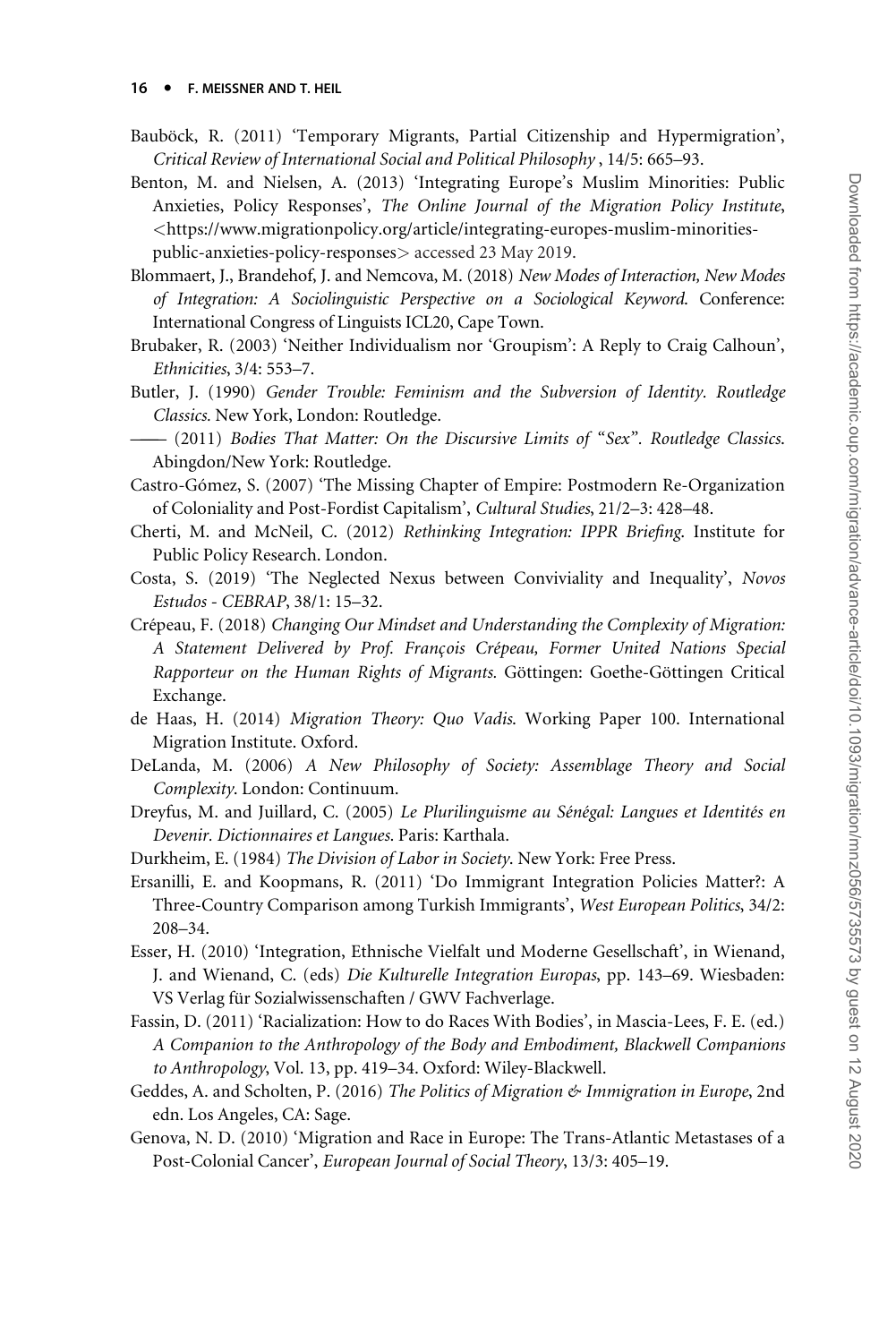- <span id="page-16-0"></span>Geschiere, P. (2009) The Perils of Belonging: Autochthony, Citizenship, and Exclusion in Africa and Europe. Chicago, IL: University of Chicago Press.
- Gidley, B. (2012) Five Principles of Integration: policies and Inclusion. COMPAS <[http://](http://www.compas.ox.ac.uk/2012/five-principles-of-integration-policies-and-inclusion/) [www.compas.ox.ac.uk/2012/five-principles-of-integration-policies-and-inclusion/](http://www.compas.ox.ac.uk/2012/five-principles-of-integration-policies-and-inclusion/)> accessed 15 Sept 2016.
- Gilroy, P. (2005) Postcolonial Melancholia. Wellek Library Lectures. New York: Columbia University Press.
- ——— (2006) 'Multiculture in Times of War: An Inaugural Lecture Given at the London School of Economics', Critical Quarterly, 48/4: 27–45.
- Glissant, É. (1997) Poetics of Relation. Ann Arbor, MI: University of Michigan Press.
- Grzymala-Kazlowska, A. and Phillimore, J. (2017) 'Introduction: Rethinking Integration. New Perspectives on Adaptation and Settlement in the Era of Super-Diversity', Journal of Ethnic and Migration Studies, 20/169: 1–18.
- Hadj Abdou, L. (2019) 'Immigrant Integration: The Governance of Ethno-Cultural Differences', Comparative Migration Studies, 7/1: 26.
- Hall, S. (1992) 'The West and the Rest: Discourse and Power', in Hall, S. and Gieben, B. (eds) Formations of Modernity, Understanding Modern Societies, Vol. 1, pp. 275–320. Cambridge: Polity.
- Hall, S. M. (2017) 'Mooring "Super-Diversity" to a Brutal Migration Milieu', Ethnic and Racial Studies, 40/9: 1562–73.
- Hansen, P. (2018) 'Asylum or Austerity?: The 'Refugee Crisis' and the Keynesian Interlude', European Political Science, 17/1: 128–39.
- Heil, T. (2014) 'Dealing with Diversity and Difference in Public. Traces of Casamancais Cohabitation in Catalonia?'. In: Grodź, S. and Smith, G. G. (eds.) Religion, Ethnicity and Transnational Migration between West Africa and Europe, pp. 98–122. Brill: Leiden.
- (2015a) 'Between Phatic Communion and Coping Tactic: Casamançais Multilingual Practices', Multilingual Margins, 2/1: 67–82.
- ——— (2015b) 'Conviviality. (Re-)Negotiating Minimal Consensus'. In: Vertovec, S. (ed.) Routledge International Handbook of Diversity Studies, pp. 317–24. Routledge: Oxford.
- ——— (2019a) 'Conviviality as Diasporic Practical Knowledge', African Diaspora, 11/1–2: 53–70.
- ——— (2019b) Conviviality on the Brink. Mecila Working Paper Series.
- ——— (2020) Comparing Conviviality: Living with Difference in Casamance and Catalonia. Global Diversities. Palgrave: Basingstoke.
- Illich, I. (1973) Tools for Conviviality. World Perspectives, Vol. 47. New York: Harper & Row.
- Joppke, C. (2007) 'Transformation of Immigrant Integration: Civic Integration and Antidiscrimination in the Netherlands, France, and Germany', World Politics, 59/2: 243–73.
- Klarenbeek, L. M. (2019) 'Relational Integration: A Response to Willem Schinkel', Comparative Migration Studies, 7/1: 1430.
- Korteweg, A. C. (2017) 'The Failures of 'Immigrant Integration': The Gendered Racialized Production of Non-Belonging', Migration Studies, 5/3: 428–44.
- Magnusson, W. (2014) 'The Symbiosis of the Urban and the Political', International Journal of Urban and Regional Research, 38/5: 1561–75.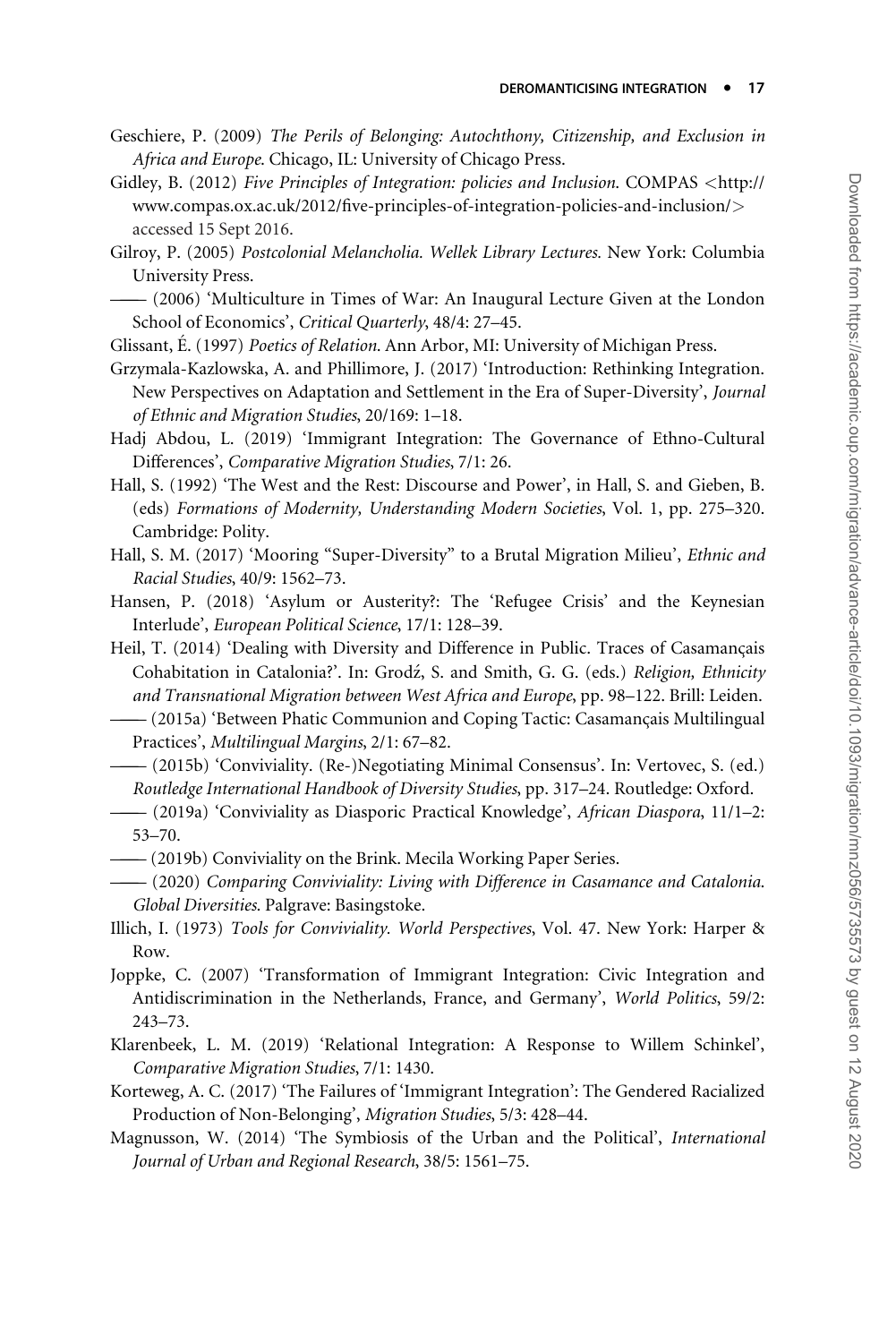- <span id="page-17-0"></span>Mahtani, M. (2014) Mixed Race Amnesia: Resisting the Romanticization of Multiraciality. Vancouver, BC: UBC Press.
- Marut, J.-C. (1994) 'Le mythe: Penser la Casamance', in Barbier-Wiesser, F. G. (ed.) Comprendre la Casamance: Chronique D'une Intégration Contrastée, pp. 19–26. Paris: Karthala.
- Mbembe, A. J. (1992) 'The Banality of Power and the Aesthetics of Vulgarity in the Postcolony', Public Culture, 4/2: 1–30.
- Meissner, F. (2017) 'Legal Status Diversity: Regulating to Control and Everyday Contingencies', Journal of Ethnic and Migration Studies, 44/2: 287–306.
- ——— (2018) From Integration Mainstreaming to Convivial Disintegration: How Superdiversity shows the Pitfalls of (Mainstreaming) Immigrant Integration. MMG Working Paper: Göttingen.
- ——— (2019) 'Of Straw Figures and Multi-Stakeholder Monitoring: A Response to Willem Schinkel', Comparative Migration Studies 7/18: 1–8.
- Mignolo, W. D. (2010) 'Epistemic Disobedience, Independent Thought and Decolonial Freedom', Theory, Culture & Society, 26/7-8: 159-81.
- ——— (2011) The Darker Side of Western Modernity: Global Futures, Decolonial Options. Durham: Duke University Press.
- Ndhlovu, F. (2016) 'A Decolonial Critique of Diaspora Identity Theories and the Notion of Superdiversity', Diaspora Studies, 9/1: 28–40.
- Neal, S. et al. (2013) 'Living Multiculture: Understanding the New Spatial and Social Relations of Ethnicity and Multiculture in England', Environment and Planning C: Government and Policy, 31/2: 308–23.
- $-$  (2017) Lived Experiences of Multiculture: The New Social and Spatial Relations of Diversity. London: Routledge.
- Nieswand, B. (2017) 'Towards a Theorisation of Diversity: Configurations of Person-Related Differences in the Context of Youth Welfare Practices', Journal of Ethnic and Migration Studies, 43/10: 1714–30.
- Overing, J. and Passes, A. (eds.) (2000) The Anthropology of Love and Anger: The Aesthetics of Conviviality in Native Amazonia. London: Routledge.
- Phillimore, J. (2015) 'Delivering Maternity Services in an Era of Superdiversity: The Challenges of Novelty and Newness', Ethnic and Racial Studies, 38/4: 568–82.
- ———, Humphris, R. and Khan, K. (2018) 'Reciprocity for New Migrant Integration: Resource Conservation, Investment and Exchange', Journal of Ethnic and Migration Studies, 44/2: 215–32.
- Pisarevskaya, A. et al. (2019) 'Mapping Migration Studies: An Empirical Analysis of the Coming of Age of a Research Field', Migration Studies, 39/13: 2207.
- Portes, A. and Vickstrom, E. (2011) 'Diversity, Social Capital, and Cohesion', Annual Review of Sociology, 37/1: 461–79.
- Schinkel, W. (2017) Imagined Societies. Cambridge: Cambridge University Press.
- ——— (2018) 'Against 'Immigrant Integration': For an End to Neocolonial Knowledge Production', Comparative Migration Studies, 6/31: 1–17.
- Scholten, P., Collett, E. and Petrovic, M. (2017) 'Mainstreaming Migrant Integration?: A Critical Analysis of a New Trend in Integration Governance', International Review of Administrative Sciences, 83/2: 283–302.